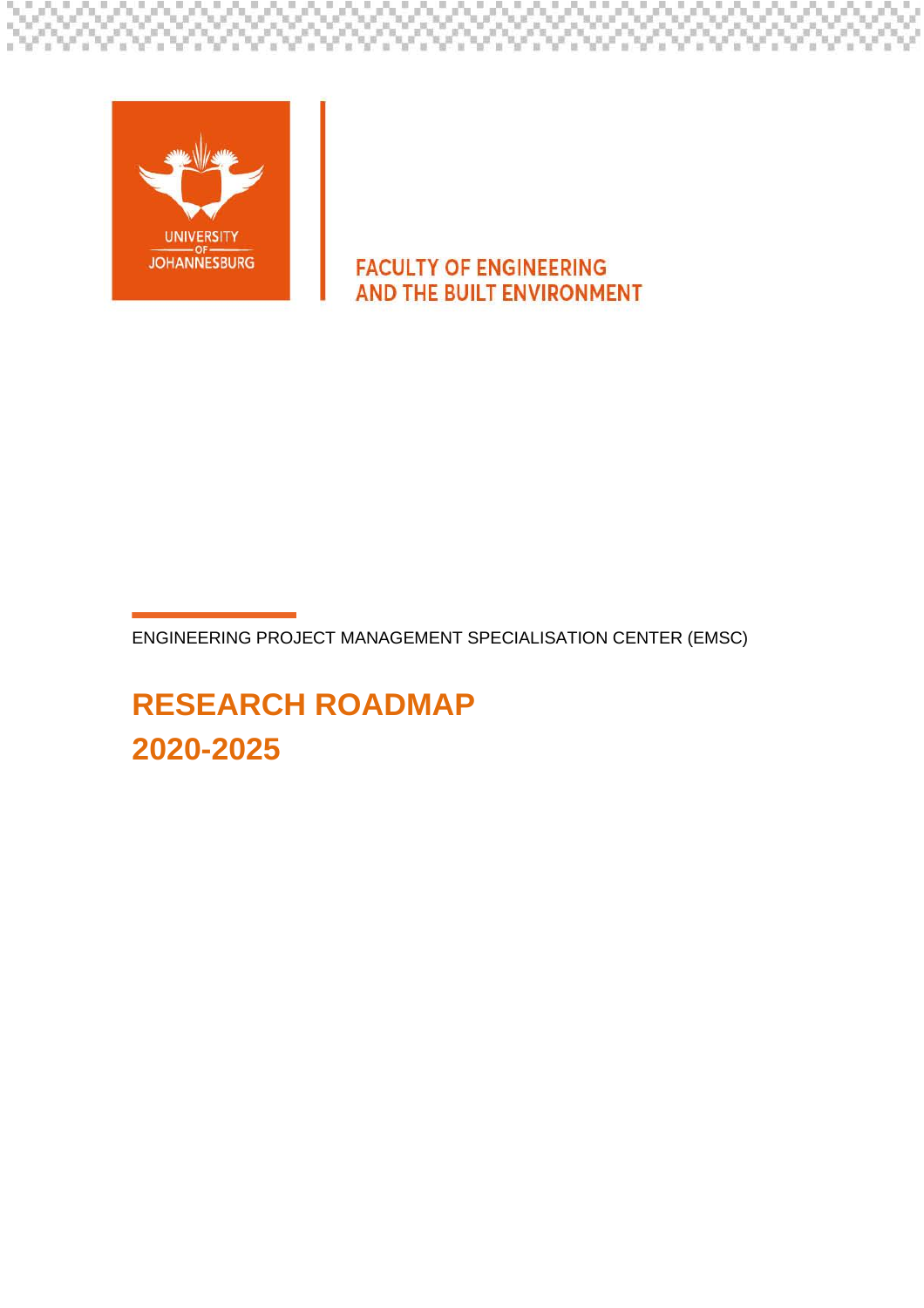

# RESEARCH ROADMAP- EMSC

SUBMITTED TO | ESKOM-EPPEI RESPONSIBLE PERSON | Prof VAN NIEKERK JL STATUS | DRAFT SUBMITTED BY | Prof INNOCENT MUSONDA ESKOM INDUSTRY COORDINATOR| Dr SHANIL NARAIN SINGH DATE OF SUBMISSION | June 2020

CENTRE OF APPLIED RESEARCH + INNOVATION IN THE BUILT ENVIRONMENT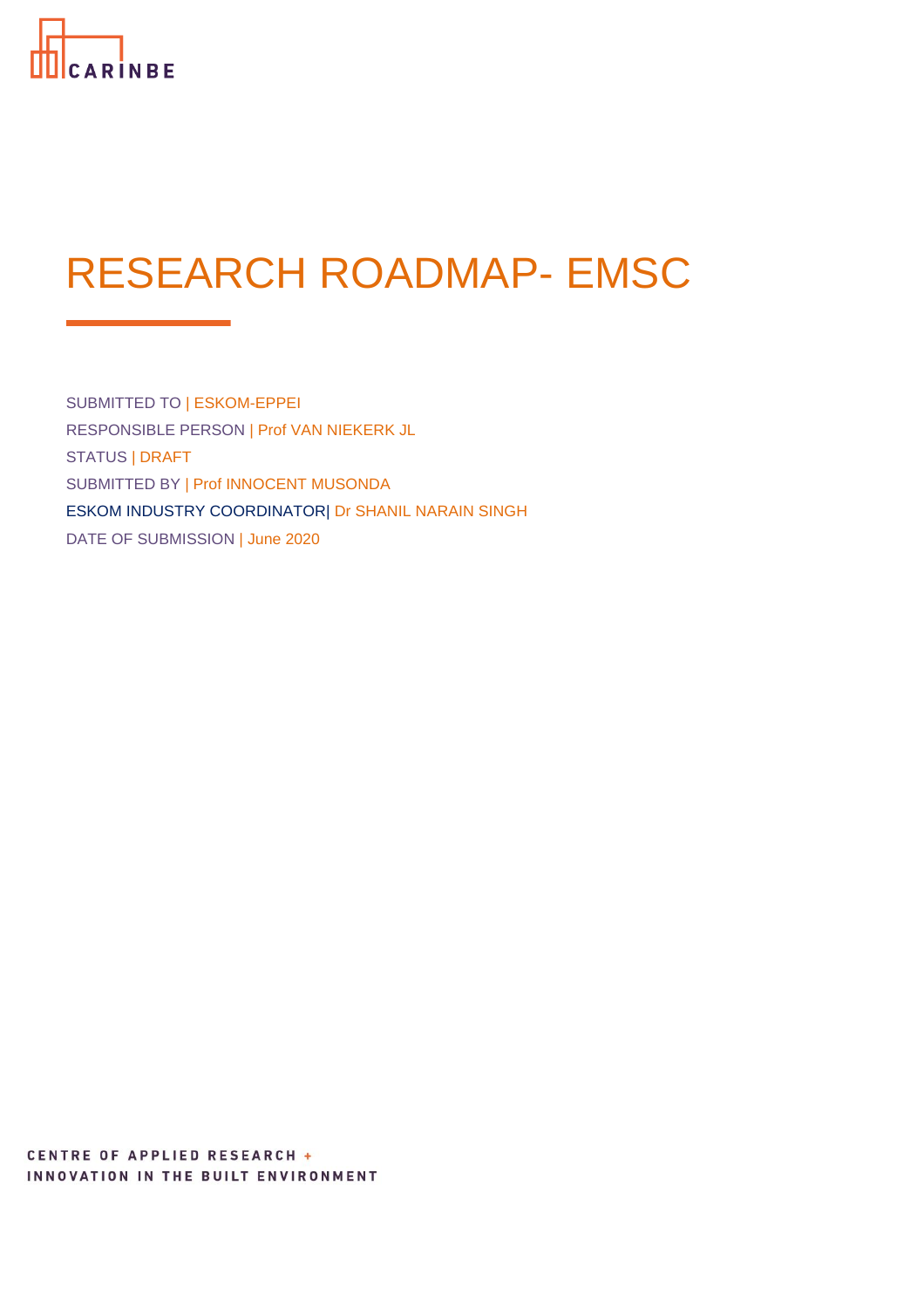## <span id="page-2-0"></span>**A B B R E V I A T I O N S**

| <b>CARINBE</b> | Centre for Applied Research and Innovation in the Built Environment |
|----------------|---------------------------------------------------------------------|
| <b>CBE</b>     | <b>Council for the Built Environment</b>                            |
| <b>CIDB</b>    | <b>Construction Industry Development Board</b>                      |
| <b>EMSC</b>    | <b>Engineering Project Management Specialisation Centre</b>         |
| <b>EPPEI</b>   | Eskom Power Plant Engineering Institute                             |
| <b>SCEBE</b>   | School of Civil Engineering and Built Environment                   |
| UJ             | University of Johannesburg                                          |
|                |                                                                     |

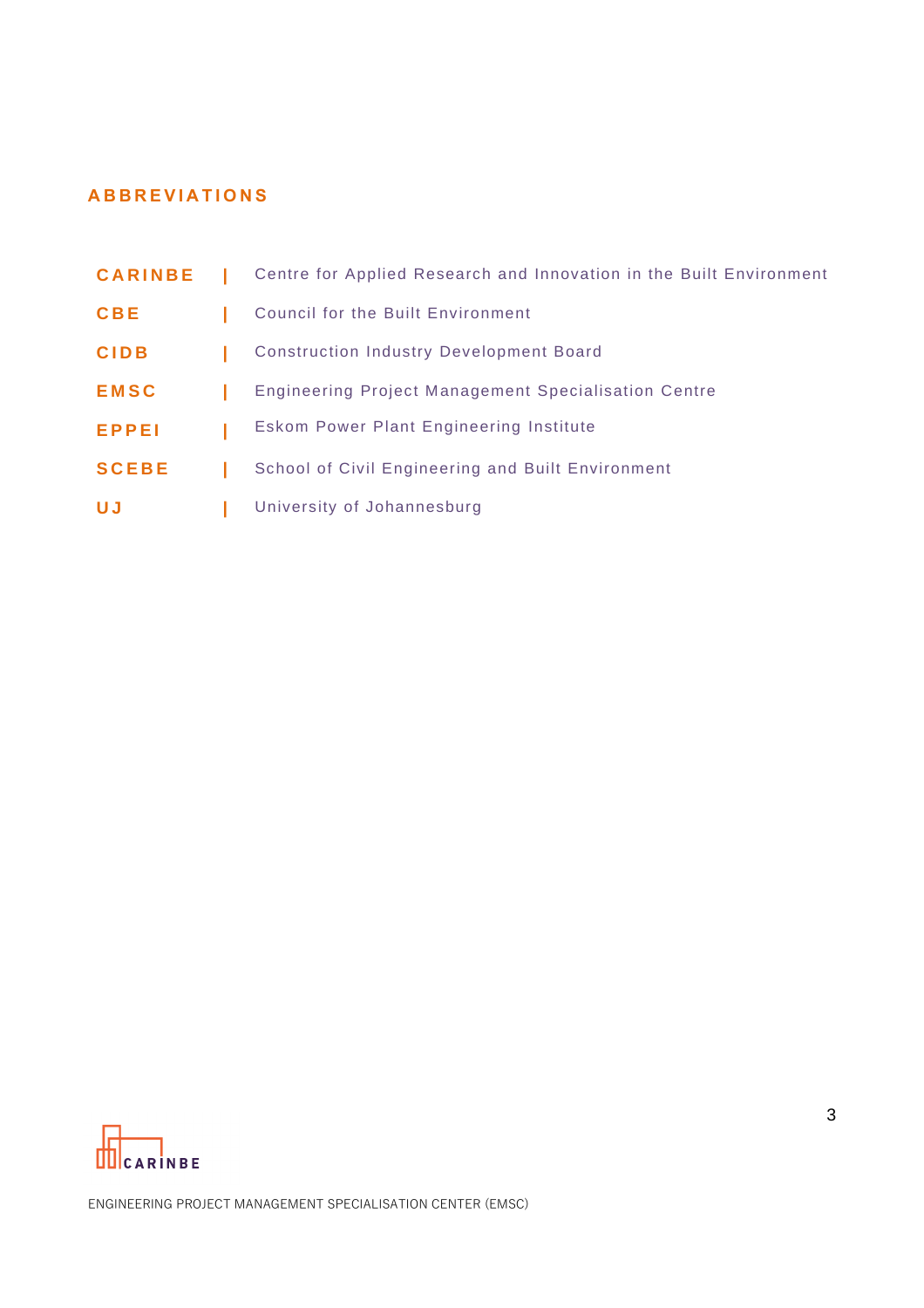## <span id="page-3-0"></span>**E X E C U T I V E S U M M A R Y**

In this document, we outline the research roadmap for the EPPEI's Engineering project Management Specialisation Centre (EMSC) based at the University of Johannesburg within the centre for Applied Research and Innovation in the Built Environment (CARINBE).

The document provides guidance to the centre and the stakeholders on research direction, key deliverables and the resources needed to deliver on the plans.

The research direction has been guided by needs within Eskom in project delivery and by the current and future key developments in the industry. Specifically, Eskom has many challenges in delivery of engineering projects, as they often do not meet project objectives efficiently and in an effective manner. Gaps have been identified in project integration and collaboration, project management structures, processes and systems and in the adoption of appropriate technology for information exchange and collaboration.

The research roadmap has also been shaped by key developments and direction of the construction and engineering industry. The UK government<sup>1</sup> in its "Construction 2025" publication, identified at least four focus areas namely, people, smart infrastructure delivery, sustainability and leadership. The National Research Council identified similar focus areas<sup>2</sup> in their study on how to improve construction productivity.

Based on the study within Eskom and literature, the proposed research roadmap has been drafted. Five research focus areas have emerged. As outlined in table 1.0, the focus areas include Building Information modelling and digital applications, integrated project delivery, managing projects, structures and systems, sustainability in project delivery and human factors.

<sup>2</sup> National Research Council (2009). Advancing the Competitiveness and Efficiency of the U.S. Construction Industry. Washington, DC: The National Academies Press. https://doi.org/10.17226/12717



<sup>1</sup> The HM Government, UK (2013), Construction 2025: Industrial strategy for construction – Government and industry in partnership.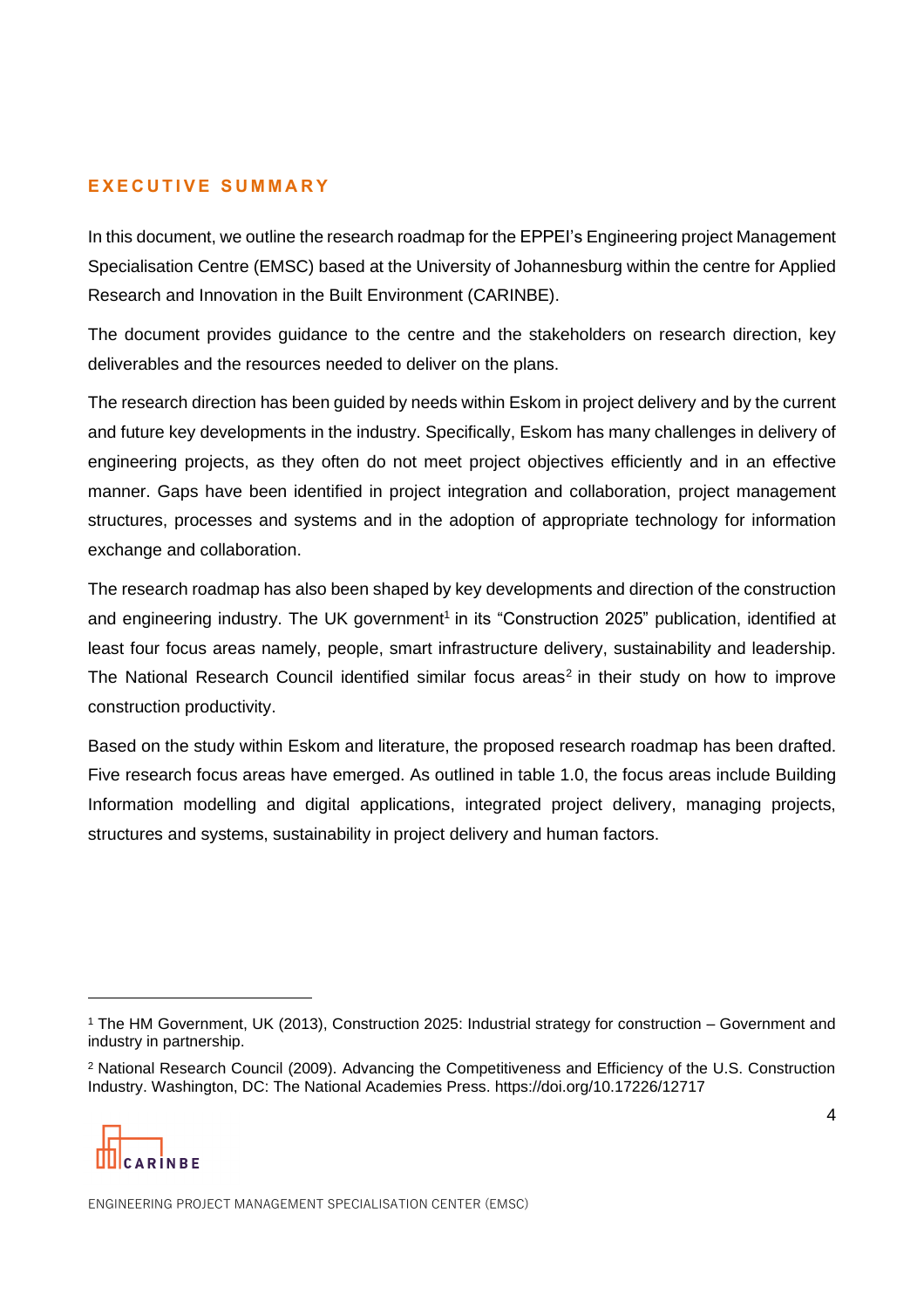#### <span id="page-4-0"></span>Table 1: Research focus areas

| ID              | <b>Focus Area</b>                                                                     | <b>Vision</b>                                                                                                                                                                                                                               |
|-----------------|---------------------------------------------------------------------------------------|---------------------------------------------------------------------------------------------------------------------------------------------------------------------------------------------------------------------------------------------|
| RF <sub>1</sub> | <b>Building</b><br><b>Information</b><br>Modelling,<br>digital<br>and<br>applications | Certainty of project outcome leveraging BIM and digital applications in all projects<br>undertaken or commissioned by Eskom.<br>BIM is the preferred and standard method for project delivery and have knowledge for<br>improvement.        |
| RF <sub>2</sub> | Integrated<br>project<br>delivery;                                                    | Project integration & digital collaboration is achieved from inception to operation in all<br>Eskom projects, yielding high efficiencies in project outcomes                                                                                |
| RF <sub>3</sub> | Managing<br>projects,<br>structures and systems;                                      | The right project organizations, structures and systems are deployed on Eskom projects.<br>Have developed intelligent systems to respond to any project requirements.                                                                       |
| RF4             | Sustainability in<br>project<br>delivery;                                             | Eskom infrastructure is economically and operationally sustainable and does not<br>contribute to environmental degradation as well as health and safety risk of workers.                                                                    |
| RF <sub>5</sub> | Human factors - Health<br>and safety management.                                      | The construction and engineering project environments are safe for workers and users<br>by partly leveraging artificial intelligence and predictive analytics to identify and manage<br>risks in addition to cultural modification methods. |

The research focus areas are elaborated on citing the key research topics, the drivers, barriers and the expected impact from the research. However, before the research focus areas are elaborated on further, the status on construction and engineering project management in Eskom and industry are presented.

Generally, the current performance on construction and refurbishment projects in ESKOM is reflective of the entire construction and infrastructure delivery sector. Projects are delivered late, budgets are usually overrun and the quality achieved is below expectations. The need for new approaches to project management and delivery is evident as can also be demonstrated by the rest of the industry and world. We too have recognised the need to improve through evidence based research and application, the construction efficiency, quality, timeliness, cost-effectiveness, and sustainability of construction projects.

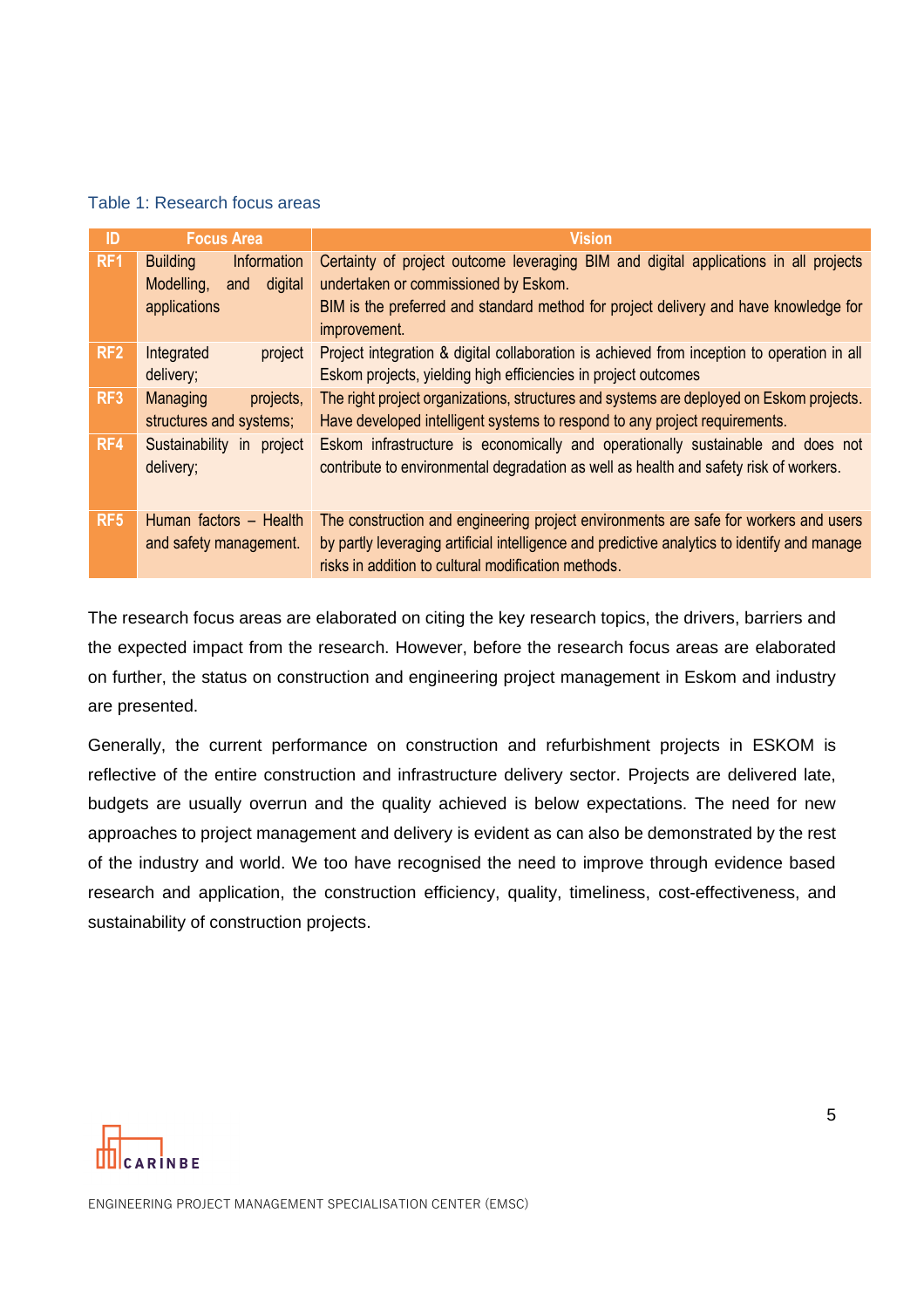# <span id="page-5-0"></span>**TABLE OF CONTENTS**

| 1.0              |       |                                                                    |  |
|------------------|-------|--------------------------------------------------------------------|--|
| 1.1              |       |                                                                    |  |
| 1.2              |       |                                                                    |  |
| 2.0 <sub>l</sub> |       |                                                                    |  |
| 2.1              |       | ENGINEERING PROJECT MANAGEMENT SPECIALIZATION CENTER (EMSC)10      |  |
| 2.2              |       |                                                                    |  |
| 2.3              |       |                                                                    |  |
| 2.4              |       |                                                                    |  |
| 3.0              |       |                                                                    |  |
|                  |       |                                                                    |  |
| 3.2              |       |                                                                    |  |
|                  |       |                                                                    |  |
| 4.1              |       | <b>BUILDING INFORMATION MODELLING AND DIGITAL APPLICATIONS  15</b> |  |
|                  | 4.1.1 |                                                                    |  |
|                  | 4.1.2 |                                                                    |  |
|                  | 4.1.3 |                                                                    |  |
|                  | 4.1.4 |                                                                    |  |
| 4.2              |       | INTEGRATED PROJECT DELIVERY & DIGITAL COLLABORATION  19            |  |
|                  | 4.2.1 |                                                                    |  |
|                  | 4.2.2 |                                                                    |  |
|                  | 4.2.3 |                                                                    |  |
|                  | 4.2.4 |                                                                    |  |
| 4.3              |       |                                                                    |  |
|                  | 4.3.1 |                                                                    |  |
|                  | 4.3.2 |                                                                    |  |
|                  |       |                                                                    |  |

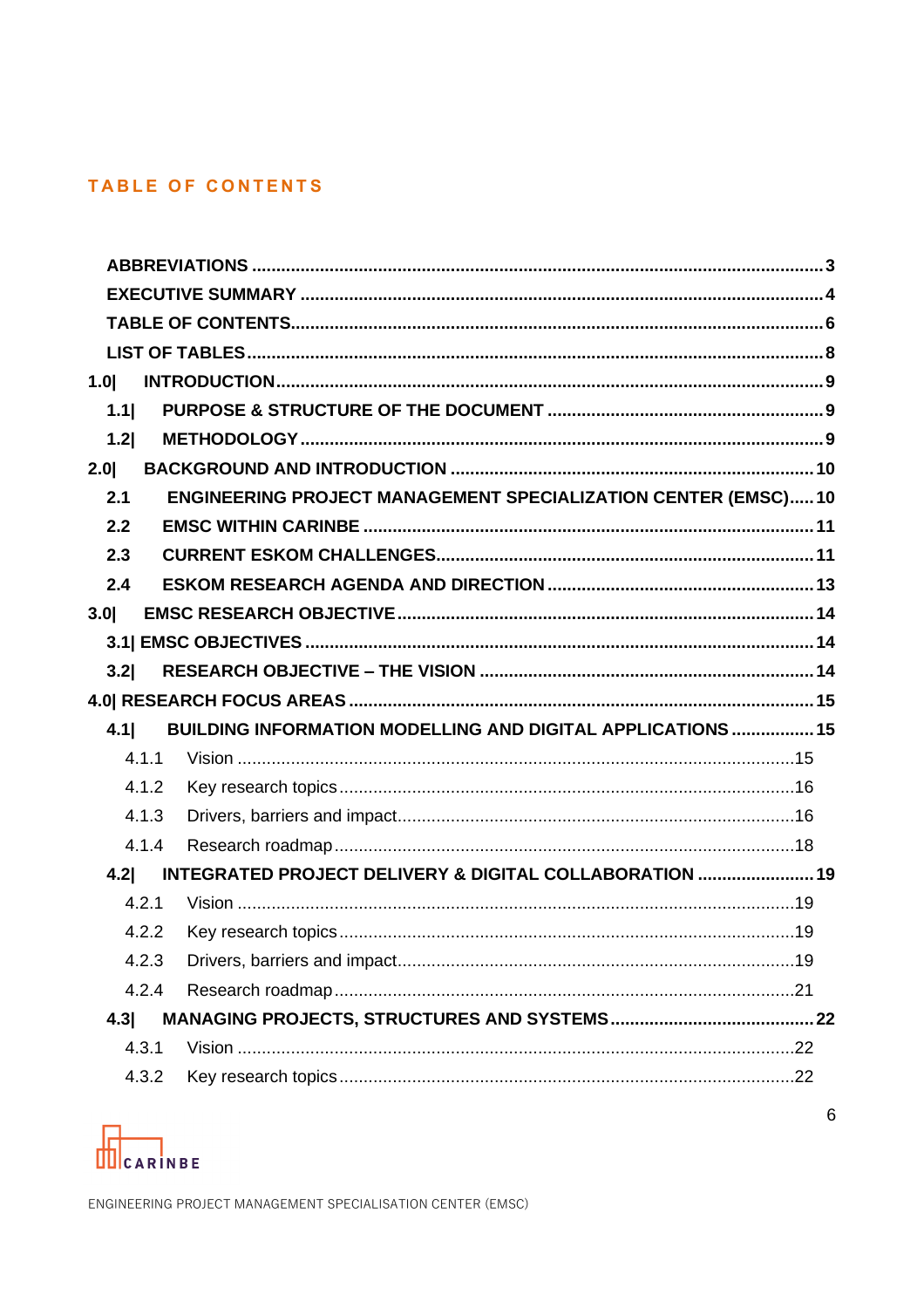| 4.3.3 |                                                         |  |
|-------|---------------------------------------------------------|--|
| 4.3.4 |                                                         |  |
| 4.4   |                                                         |  |
| 4.4.1 |                                                         |  |
| 4.4.2 |                                                         |  |
| 4.4.3 |                                                         |  |
| 4.4.4 |                                                         |  |
| 4.5   |                                                         |  |
| 4.5.1 |                                                         |  |
| 4.5.2 |                                                         |  |
| 4.5.3 |                                                         |  |
|       |                                                         |  |
| 4.5.4 |                                                         |  |
|       |                                                         |  |
| 5.1   | CENTRE FOR APPLIED RESEARCH AND INNOVATION IN THE BUILT |  |
| 5.2   | ESTABLISHED RELATIONSHIPS WITH OTHER UNIVERSITIES32     |  |
| 5.3   |                                                         |  |
|       |                                                         |  |
|       |                                                         |  |
| 7.01  |                                                         |  |
|       |                                                         |  |
|       |                                                         |  |



 $\overline{7}$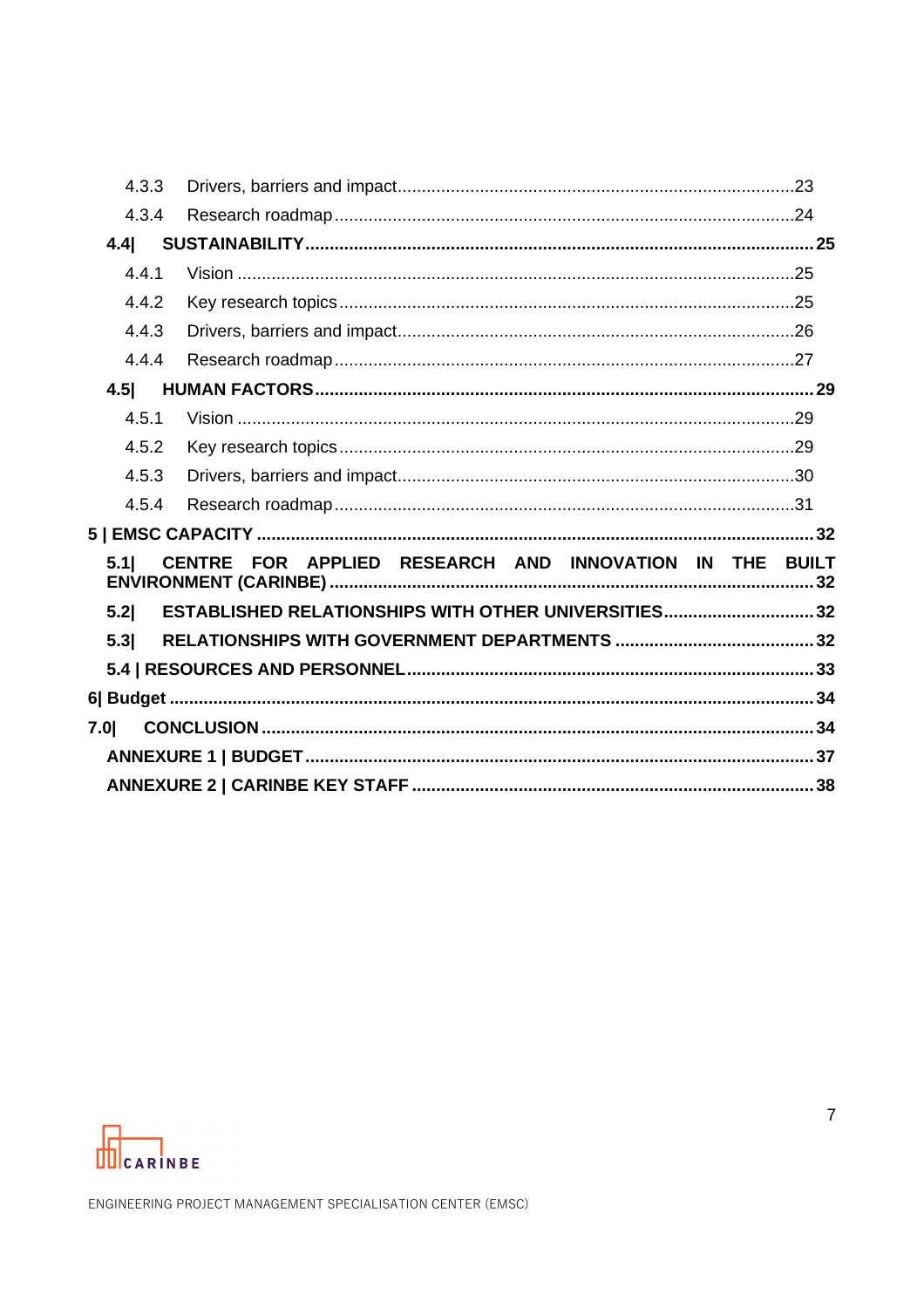# <span id="page-7-0"></span>**LIST OF TABLES**

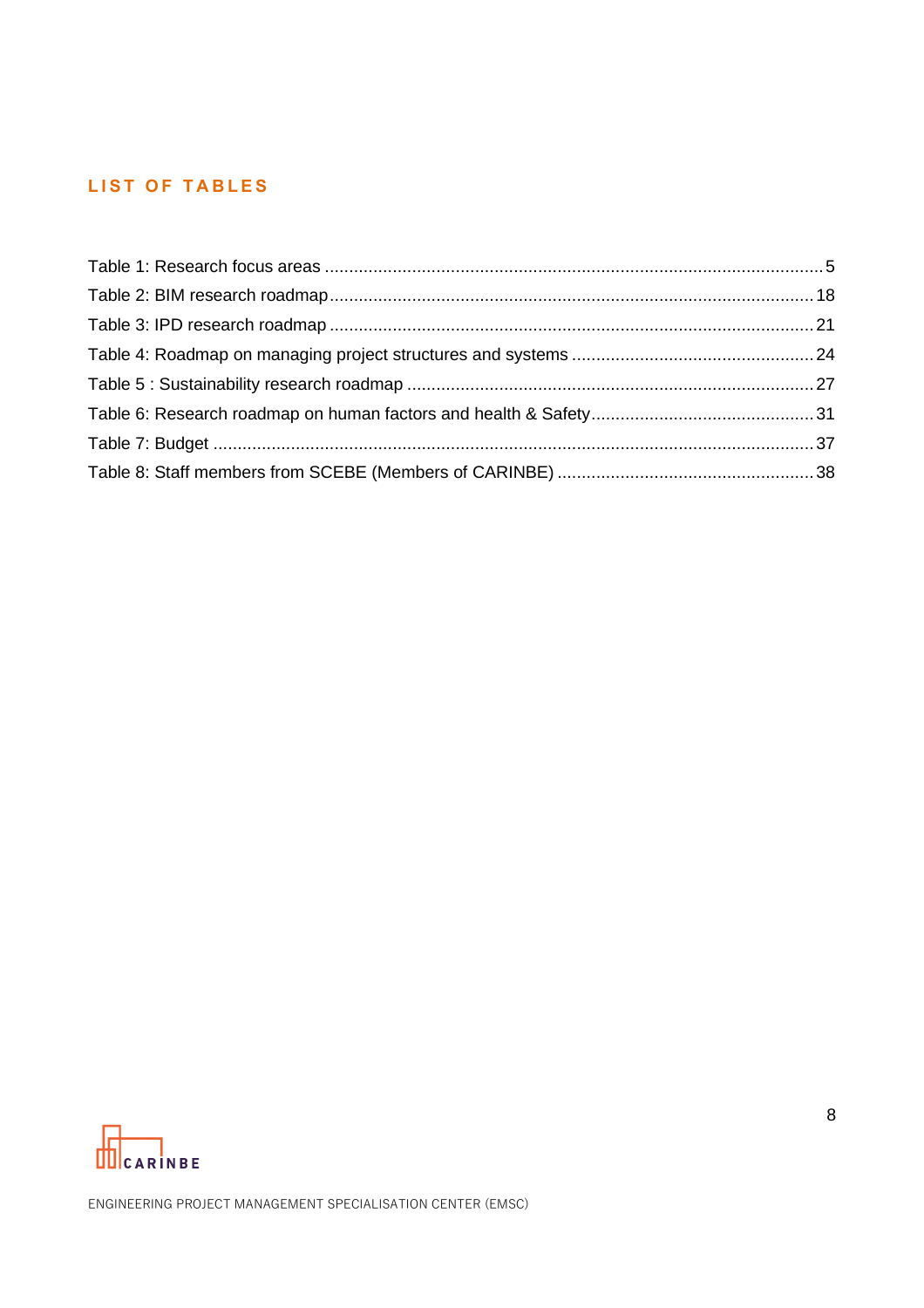## <span id="page-8-0"></span>**1.0| INTRODUCTION**

## <span id="page-8-1"></span>**1.1| PURPOSE & STRUCTURE OF THE DOCUMENT**

- 1.1.1 This document outlines the research roadmap for EPPEI's Engineering project Management Specialisation Centre (EMSC) based at the University of Johannesburg within the Centre for Applied Research and Innovation in the Built Environment (CARINBE).
- 1.1.2 The document provides guidance to the centre and the stakeholders on research direction, key deliverables and the resources needed to deliver on the plans.
- 1.1.3 The presentation of the rest of this document is as follows: the methodology of the research roadmap is discussed first followed by a presentation of findings from site visits and interviews within Eskom. The background and introduction to the research agenda is discussed in section two and three. Under these sections, the EPPEI, EMSC and CARINBE role and activities are discussed to inform stakeholders about the activities of the three structures.
- 1.1.4 The fourth section of the document elaborates on the research focus areas citing the key research topics, the drivers, barriers and the expected impact from the research.

## <span id="page-8-2"></span>**1 . 2 | M E T H O D O L O G Y**

- 1.2.1 The roadmap has been guided by needs within Eskom in project delivery and by the current and future key developments in the industry. Specifically, Eskom has many challenges in delivery of engineering projects, as they often do not meet project objectives efficiently and in an effective manner. Gaps have been identified in project integration and collaboration, project management structures, processes and systems and in the adoption of appropriate technology for information exchange and collaboration.
- 1.2.3 This document has also been shaped by key developments and direction of the construction and engineering industry, globally. The UK government<sup>3</sup> in its "Construction 2025"

<sup>3</sup> The HM Government, UK (2013), Construction 2025: Industrial strategy for construction – Government and industry in partnership.

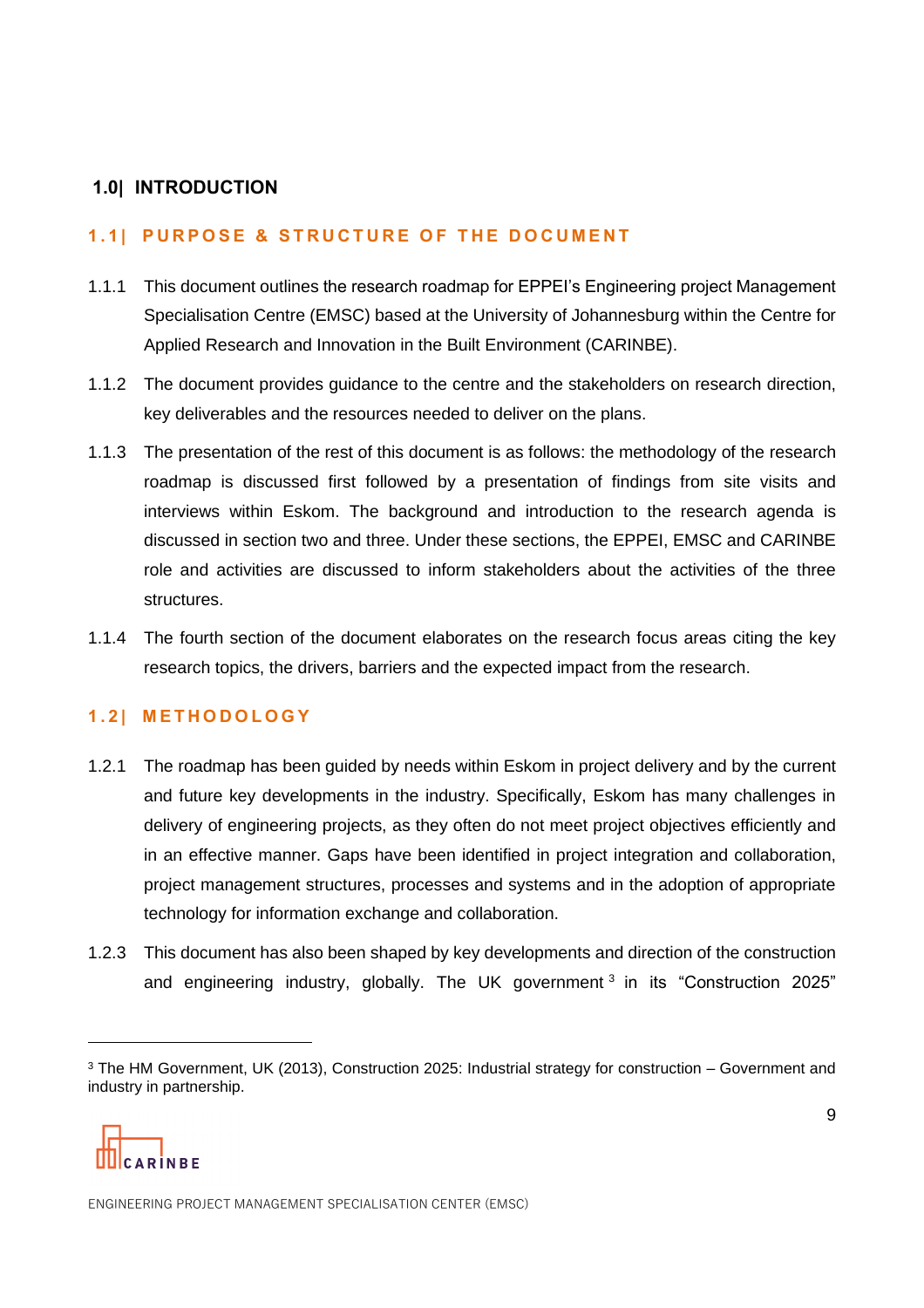publication, identified at least four focus areas namely, people, smart infrastructure delivery, sustainability and leadership. The National Research Council identified similar focus areas<sup>4</sup> in their study on how to improve construction productivity.

1.2.4 Based on the study within Eskom and literature, the proposed research roadmap has been drafted. Five research focus areas have emerged. The focus areas include Building Information modelling and digital applications, integrated project delivery, managing projects, structures and systems, sustainability in project delivery and human factors.

## <span id="page-9-0"></span>**2.0| BACKGROUND AND INTRODUCTION**

## <span id="page-9-1"></span>**2.1 ENGINEERING PROJECT MANAGEMENT SPECIALIZATION C E N T E R ( E M S C )**

- 2.1.1 As part of the EPPEI resolution, the EMSC was tasked with setting up a SC in engineering and construction project management. Preparations included attending meetings such as the workshop on Eskom New Build Coal – EPPEI Workshop on the 18<sup>th</sup> of April 2018 hosted at the University of Pretoria. Other meetings included two site visits to Kusile Power Station on the 19<sup>th</sup> of April 2018 and 17<sup>th</sup> of August 2018.
- 2.1.2 The outcome of various meetings and site visits yielded a formal establishment of the engineering and construction project management workgroup, constituting both Eskom and Academics with University of Johannesburg identified as the workgroup lead.
- 2.1.3 The workgroup was mandated to identify the key challenges facing Eskom on engineering and construction projects. Further mandate to the workgroup was to submit a proposal to establish the engineering and construction project management specialisation centre within EPPEI.
- 2.1.4 In November 2019, the Engineering project Management specialisation (EMSC) centre was set up at the University of Johannesburg in the Faculty of Engineering and the Built

<sup>4</sup> National Research Council (2009). Advancing the Competitiveness and Efficiency of the U.S. Construction Industry. Washington, DC: The National Academies Press. https://doi.org/10.17226/12717

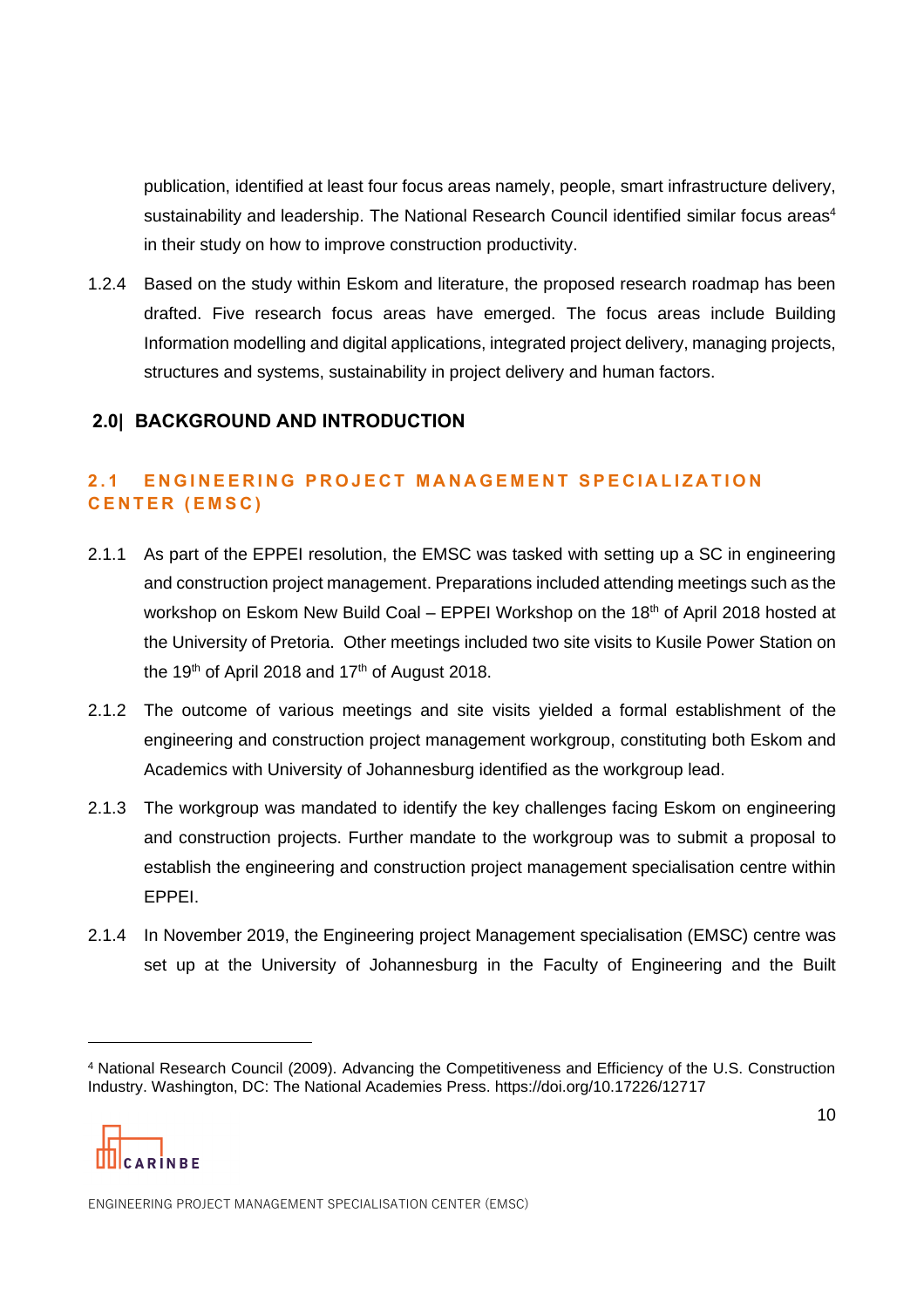Engineering within the Centre for Applied Research and Innovation in the Built Environment (CARINBE).

2.1.5 As with other specialisation centres, the objective of the EMSC is to assist ESKOM achieve its operational goals through training and postgraduate research<sup>5</sup>. In addition, the centre has the responsibility of establishing a consortium of institutions of higher learning that can participate in Engineering and Construction Project Management skills development.

#### <span id="page-10-0"></span>**2.2 EMSC WITHIN CARINBE**

- 2.2.1 The Centre for Applied Research and Innovation in the Built Environment (CARINBE) is set up within the School of Civil Engineering and Built Environment (SCEBE), under the governance rules and structures of the University of Johannesburg (UJ). It is situated on the 6 th floor, John Orr building, Doornfontein Campus.
- 2.2.2 CARINBE undertakes research and industry support to improve efficiency and effectiveness in project delivery. Other activities include postgraduate research and support in built environment and built environment professional skills development through offering short learning programmes (SLP).
- 2.2.3 The EMSC was mandated to focus in terms of training and postgraduate research on construction management, engineering project management, maintenance & operations engineering management and risk management.
- 2.2.4 This document presents plans on the research focus areas of the EMSC as mandated by EPPEI.

## <span id="page-10-1"></span>**2 . 3 C U R R E N T E S K O M C H A L L E N G E S**

2.3.1 A 2017 report by KPMG estimated that through the construction of the five coal plants at Camden, Grootvlei, Hendrina, Komati and Kriel, the impact was a R32.8 billion per year in



<sup>5</sup> Eskom Power Plant Engineering Institute Phase 2 Enabling and Funding Agreement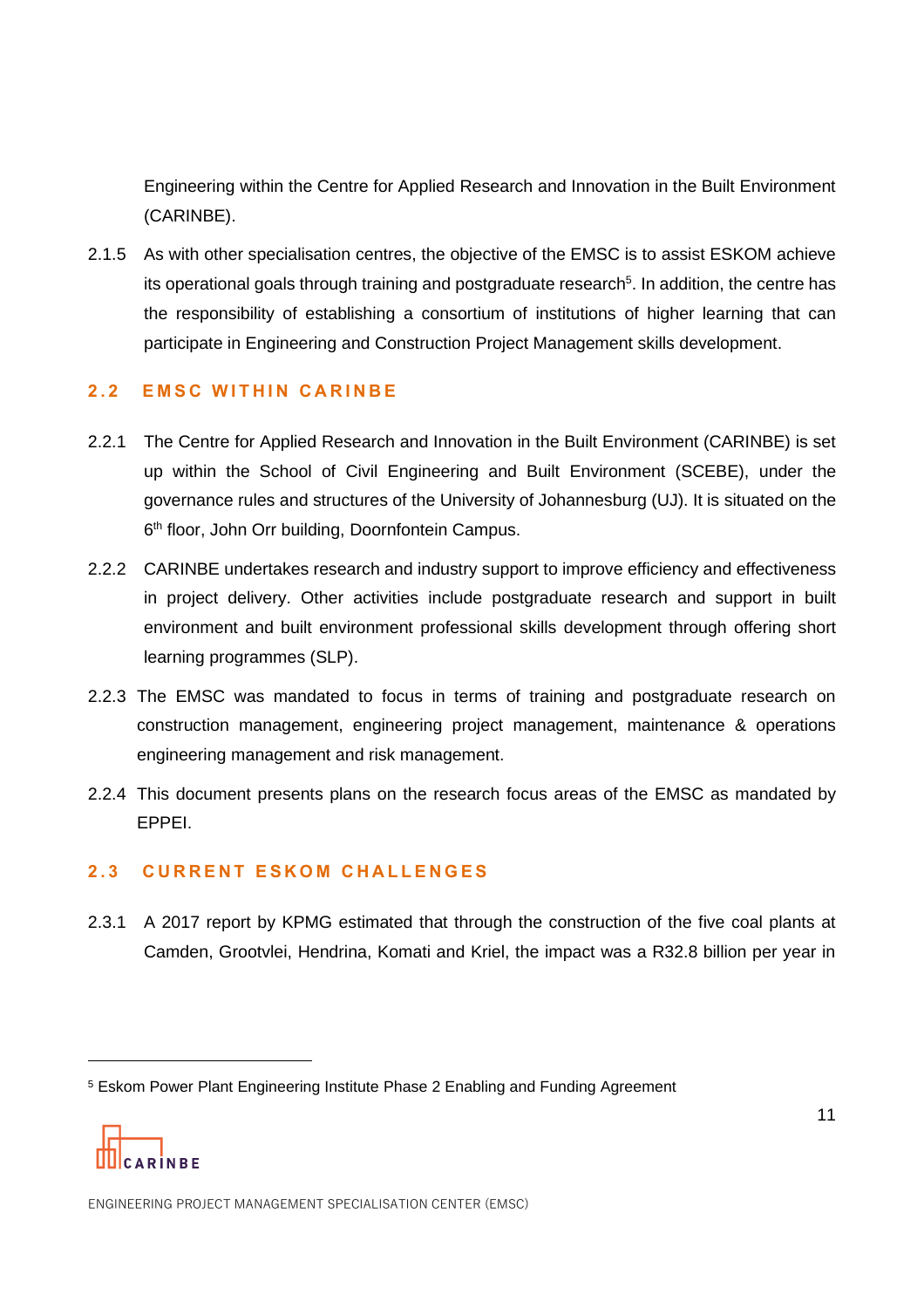economic activity, R9 billion Government revenue, R21.1 billion in household income per year and almost 93,000 jobs were sustained $^{\circ}$ .

- 2.3.2 However, serious challenges have been experienced at the new build power stations being constructed at Kusile and Medupi power stations. Increase in cost, schedule delays and quality problems have been reported at both Kusile and Medupi power plants. According to a report by Moneyweb (Online), the cost to completion at Medupi has increased from R118.50 Billion to R160 Billion. The escalation in the projected cost to completion was in excess of R40 billion. At the other plant, Ingula pumped scheme, the increase in costs have reportedly been revised from R8.9 Billion to R36 Billion (fin24, online).
- 2.3.3 Complexity of the project resulting from multiple principal contractors, contracts and package interdependencies, need for an extensive front-end project planning, the social imperative of the project and the general governance of the project seem to suggest is the reason why the new build infrastructure performed poorly in view of the uniqueness of engineering projects and available capability.
- 2.3.4 Literature informs that such projects with scope and construction complexity largely influenced by the environment and institutional setting, often unfold differently from what was planned or envisioned<sup>7</sup>.
- 2.3.5 Project outcome certainty is also a function of information availability. In complex projects, information availability, in the right format, from the right source, supplied at the right time and adequacy has an impact on project decisions. Project organisation on the other hand influences information flow and the quality thereof.
- 2.3.6 In addition, integration and interface management between different work packages can have a significant influence on processes and project outcomes. This was the case for the new build projects, which experienced difficulties interfacing and integrating the many different work packages and disciplines.

<sup>7</sup> Gerrits, Lasse & Verweij, Stefan. (2018). The Evaluation of Complex Infrastructure Projects: A Guide to Qualitative Comparative Analysis.



<sup>6</sup> ESKOM Holdings SOC Ltd (2017). Economic Impact assessment of five of Eskom's coal power stations. KPMG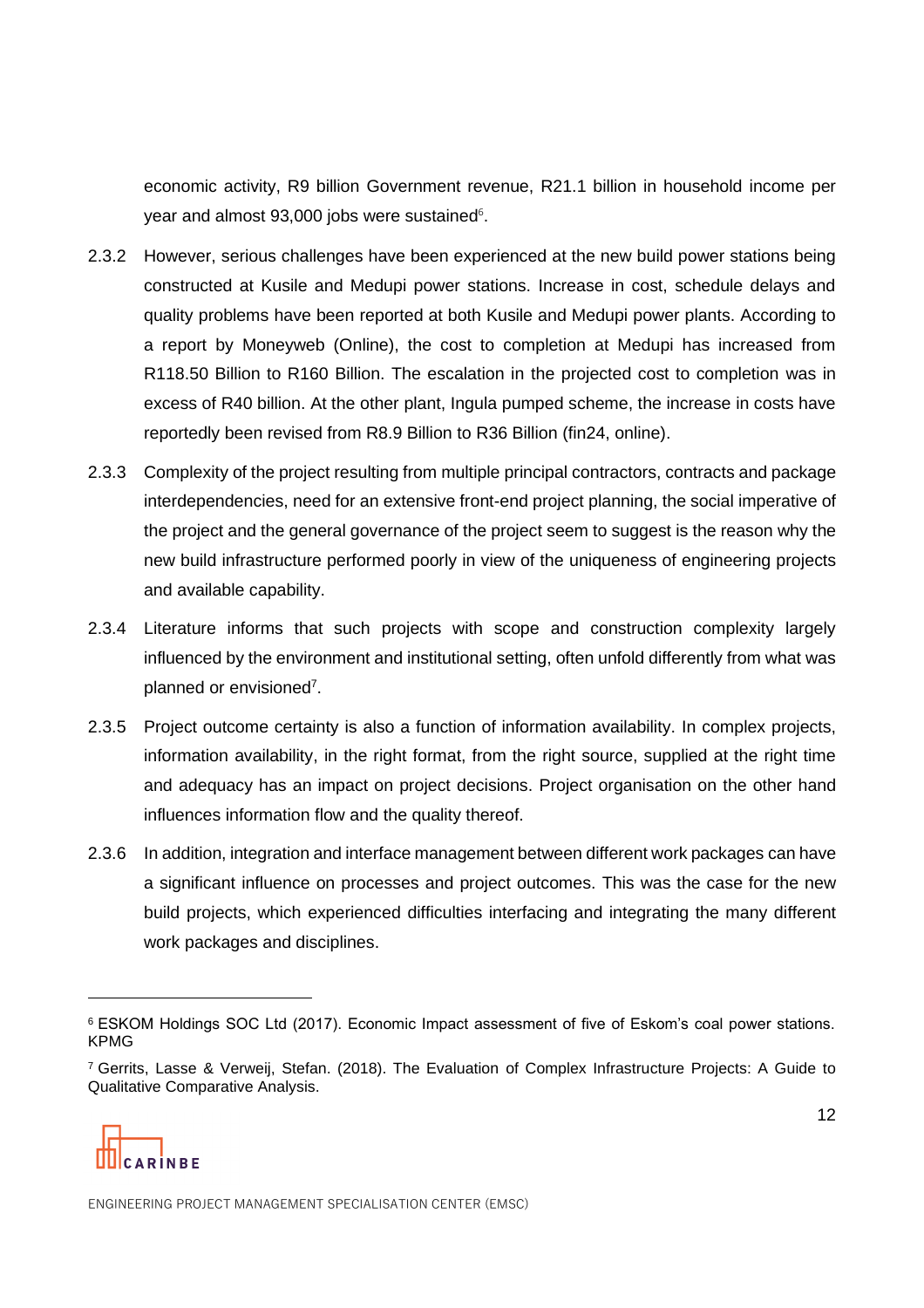2.3.7 Undertaking complex projects, whether new-build, refurbishment or outage, demands capability in terms of competence of the people involved resources available and processes or management systems in place that can be deployed and the requisite knowledge held or shared in the organisation. In addition, project success depends on effective linkages between senior management and management of the project. The foregoing deals with project governance and leadership, without which, many mega projects experience serious challenges, which in some instances result in project failure $^{\text{\tiny 8}}$ .

## <span id="page-12-0"></span>**2.4 ESKOM RESEARCH AGENDA AND DIRECTION**

- 2.4.1 Eskom's research agenda is driven by its needs and therefore is aligned with the strategic organisational objectives.
- 2.4.2 Eskom's research agenda as captured in RaDaR 2019-2024<sup>9</sup>, identifies Transmission build and refurbishment of current aging infrastructure as one of the grand challenges that it will face.
- 2.4.3 Refurbishment will have to be done without disrupting its customers and within the constraints of time, budget and resources.
- 2.4.4 Transmission build is necessary because of the aging infrastructure, increasing demand for electricity, new generation environment requiring bulk power from new sources and because of the need for regional integration.
- 2.4.5 Against this grand challenge of transmission build and refurbishment, Eskom indicates that it will need research that will provide technical knowledge for informed decision-making, for proactive management, lifecycle costing, effective use of resources and management of organisational risks.
- 2.4.6 Other research areas as presented by Eskom professionals in interviews and workshops include the following:

<sup>9</sup> Eskom (2019), Eskom Research, Testing and Development Research Direction Report: a working document (RaDaR) 2019 - 2024



<sup>8</sup> Morgan, A. and Gbedemah, S. (2010). *How poor project Governance causes delays.* A paper presented to the society of construction law at a meeting in London on  $2<sup>nd</sup>$  February 2010.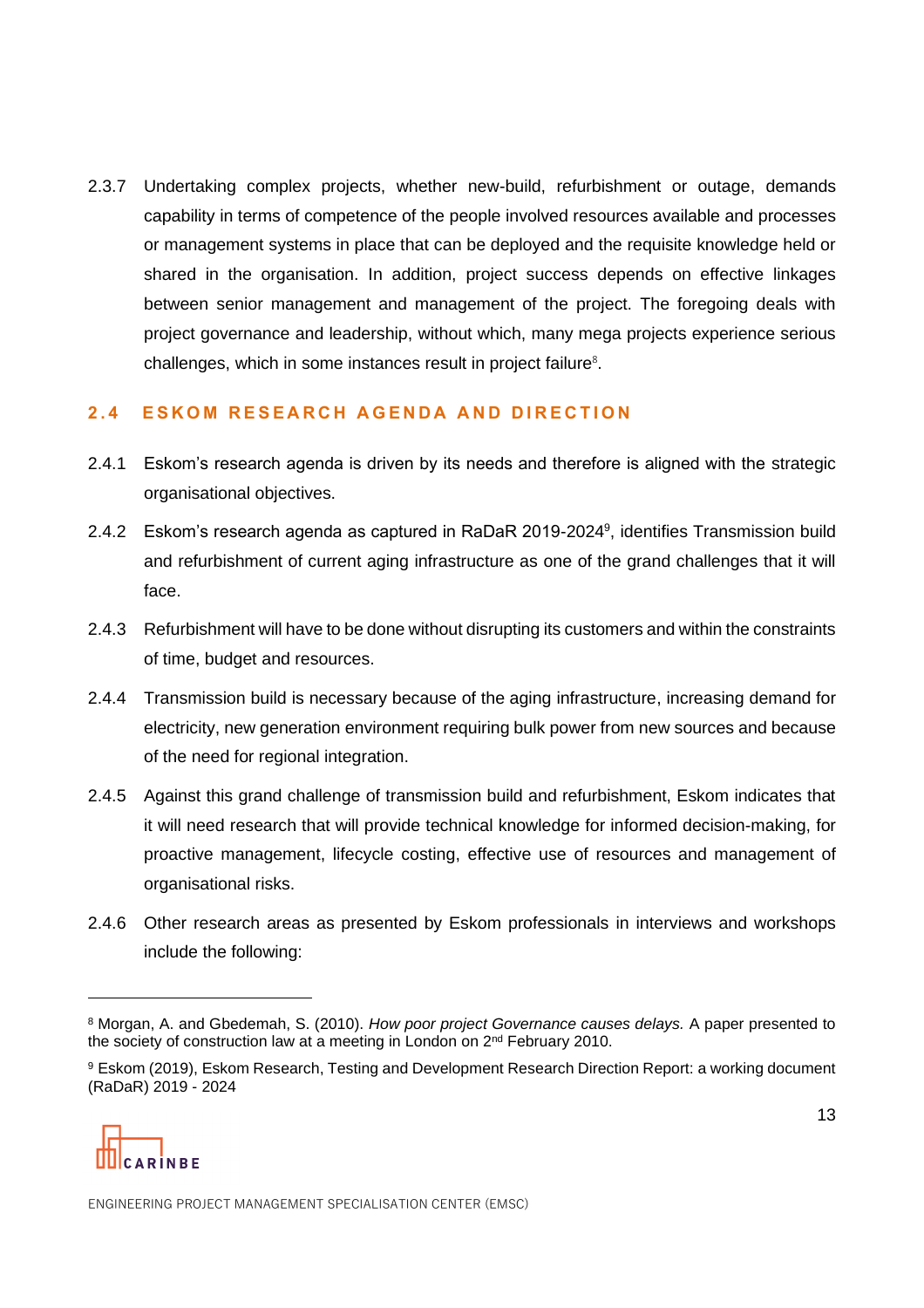- a) Improving design quality and sustainability;
- b) Project contract administration;
- c) Geotechnical and structural stability of ash dams and other civil engineering structures;
- d) Productivity improvement;
- e) Configuration Management;
- f) Improving cost, time and quality performance in projects;
- g) Engineering Project monitoring and Control.

## <span id="page-13-0"></span>**3.0| EMSC RESEARCH OBJECTIVE**

## <span id="page-13-1"></span>**3 . 1 | E M S C O B J E C T I V E S**

- 3.1.1 The goal of the EMSC is to support and enable Eskom achieve its goals driven by its needs.
- 3.1.2 Collectively, the objectives of the Specialisation Centre are to:
	- a) Assist Eskom through postgraduate and applied research to develop capability to effectively and efficiently deliver Eskom's new build and refurbishment infrastructural projects;
	- b) Assist Eskom with knowledge on how to manage refurbishments and outages with minimal disruption to customers within constrained time and budget.
	- c) Generate knowledge from the new build projects for the benefit of future projects and expertise;
	- d) Produce Construction project management specialists through training in key areas relevant to Eskom;

## <span id="page-13-2"></span>**3 . 2 | R E S E A R C H O B J E C T I V E – T H E V I S I O N**

3.2.1 Our vision and as a product of our research in the SC, is collectively captured in the following statements:

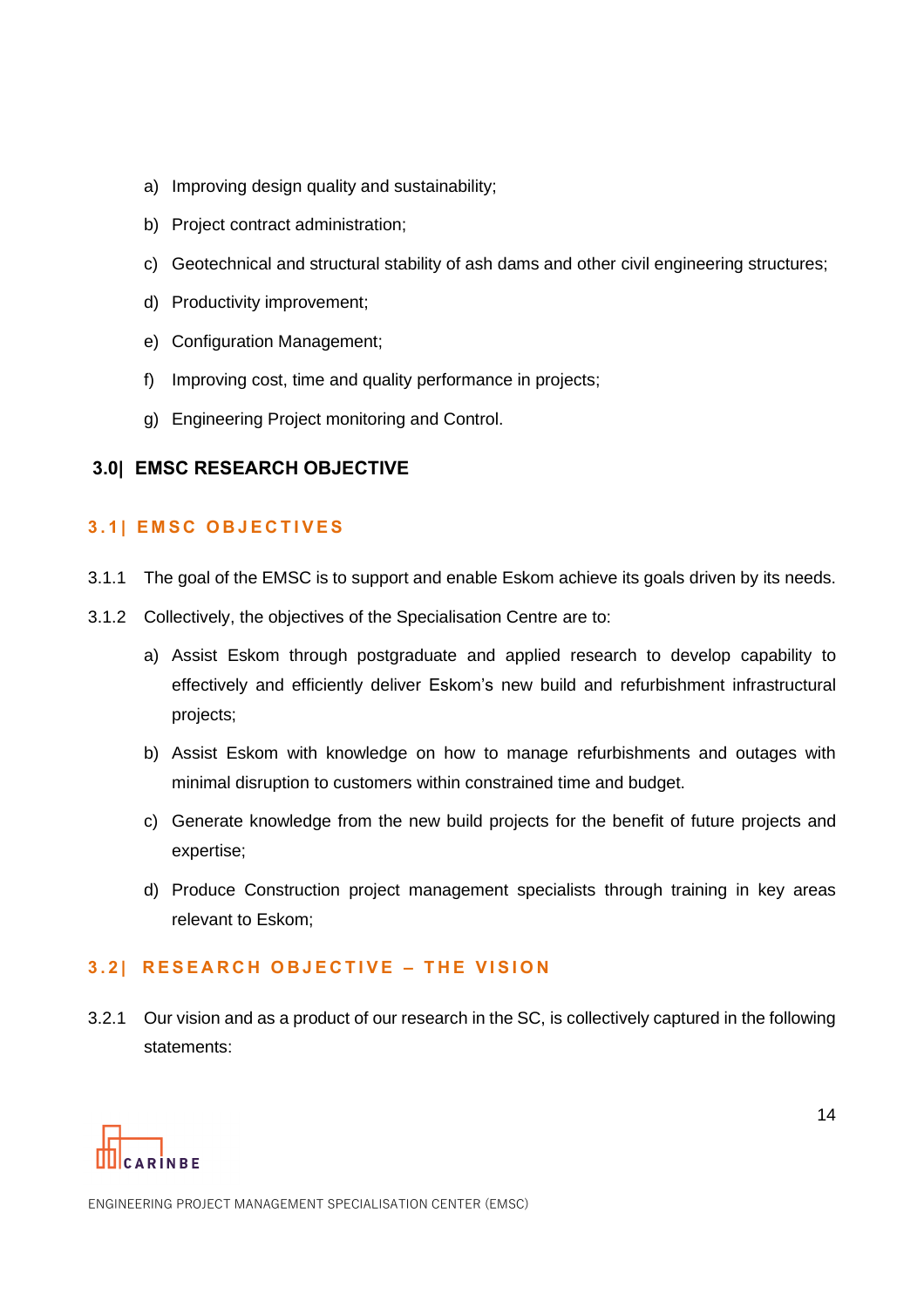- a) There is certainty of project outcome leveraging BIM and digital applications in all projects undertaken or commissioned by Eskom.
- b) BIM is the preferred and standard method for project delivery and have knowledge for improvement;
- c) The right project organizations, structures and systems are deployed on Eskom projects. Have developed intelligent systems to respond to any project requirements;
- d) The right project organizations, structures and systems are deployed on Eskom projects;
- e) Eskom infrastructure is economically and operationally sustainable and does not contribute to environmental degradation as well as health and safety risk of workers;
- f) The construction and engineering project environments are safe for workers and users by partly leveraging artificial intelligence and predictive analytics to identify and manage risks in addition to cultural modification methods such as the LIP+3C model<sup>10</sup>.

## <span id="page-14-0"></span>**4.0| RESEARCH FOCUS AREAS**

## <span id="page-14-1"></span>**4 . 1 | B U I L D I N G I N F O R M A T I O N M O D E L L I N G A N D D I G I T A L A P P L I C A T I O N S**

## <span id="page-14-2"></span>**4.1.1 Vision**

- a) Most projects, suffer delays, cost overruns, are of poor quality and rarely satisfy client needs. The new build projects within Eskom have also shown that it is not immune to the problems that projects world over face in the construction of infrastructure.
- b) Building information modelling as a process to deliver projects has shown to deliver positive project outcomes. Consequently, many governments across the world have recognized the

<sup>10</sup> Musonda, I., Haupt, C.T. and Pretorius, J.H.C., 2013, December. Improving health and safety culture–a guide for construction clients. In Challenges in innovation, integration and collaboration in construction & engineering. Proceedings of the 7th International conference on Construction in the 21st Century, Bangkok (pp. 19-21).

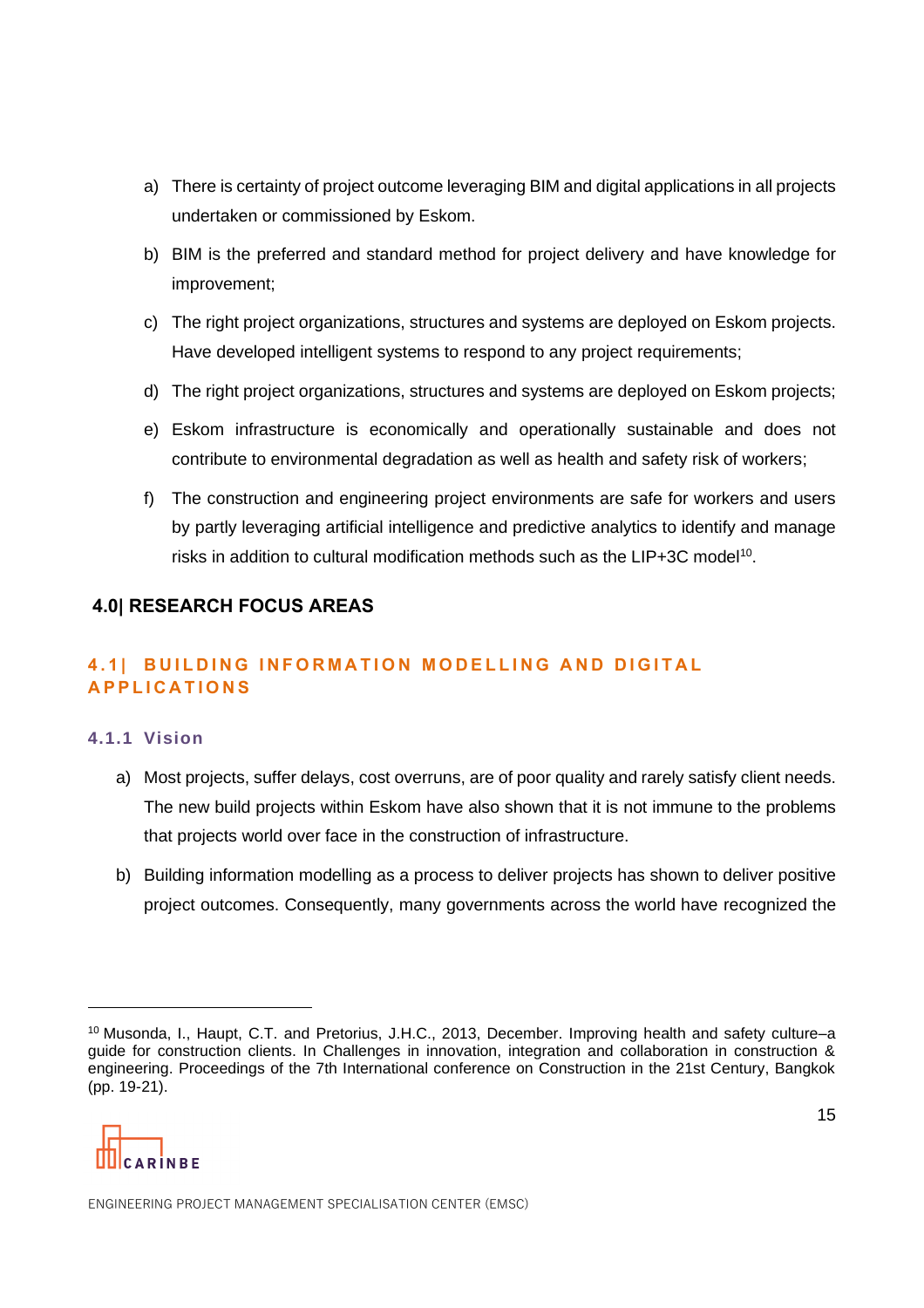value of BIM as a critical requirement to meet project goals<sup>11</sup>. BIM is now a standard project delivery methodology in many countries including the United Kingdom, United States and Scandinavian countries notable Finland, Denmark and Norway<sup>6</sup>.

c) Therefore, our vision is that there is certainty of project outcome leveraging BIM and digital twin in all projects undertaken or commissioned by Eskom. BIM is the preferred and standard method for project delivery and have knowledge for improvement.

## <span id="page-15-0"></span>**4.1.2 Key research topics**

- a) Information technologies integration
- b) Integration of design, construction & operations
- c) 4D & 5D building information modelling Construction simulation
- d) Site to office digital applications- Drones and laser scanners for monitoring and control
- e) Workflow and resource optimization
- f) Transforming traditional project controls
- g) Project transparency

## <span id="page-15-1"></span>**4.1.3 Drivers, barriers and impact**

- a) The driver for adopting and exploring the benefits of BIM is the push to leverage tools and technology enabled by the fourth industrial revolution. Specifically, the need to improve efficiency, effectiveness and sustainability of constructed facilities in the wake of constrained resources has meant that new technology-based solutions are needed to deliver or execute projects better. Project delivery inefficiency, ineffectiveness and unsustainable solutions result in cost escalations, delays, poor handover data sets, high health & safety risks and significantly reduced project value.
- b) The barriers are primarily associated with the fact that BIM and digital twin is at a very low level of adoption in South Africa and Africa in general. Further, the lack of standards and

<sup>11</sup> Sarvari, H., Chan, D.W., Rakhshanifar, M., Banaitiene, N. and Banaitis, A., 2020. Evaluating the Impact of Building Information Modeling (BIM) on Mass House Building Projects. *Buildings*, *10*(2), p.35.

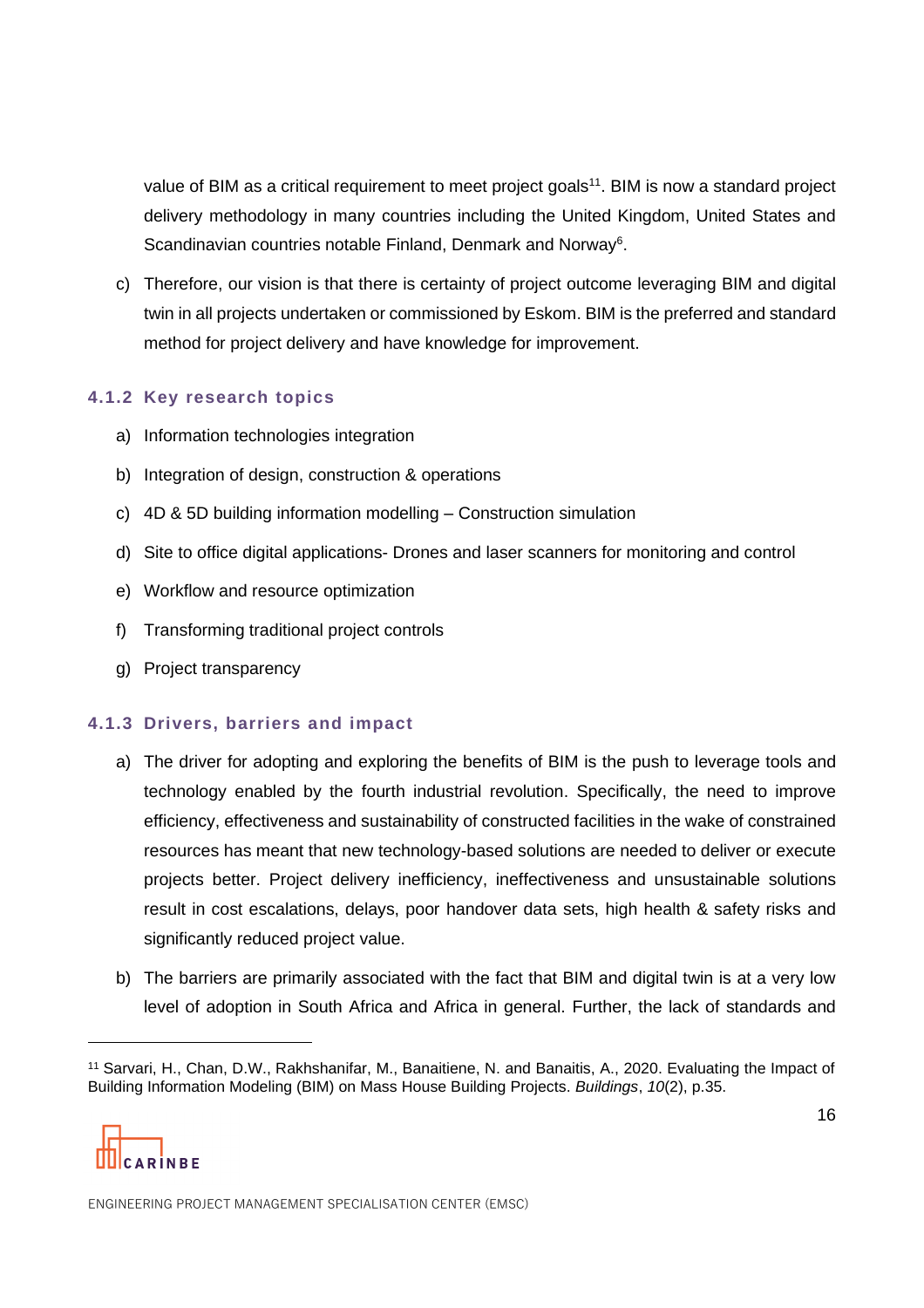willingness to adopt BIM may limit data source for research. The initial high cost of implementation of building information modelling and other technology tools in project delivery, has proved to be a barrier to its adoption.

c) BIM has a positive influence on a project in terms of meeting the project goals such as cost, time, quality, safety, sustainability and value throughout the project life cycle.

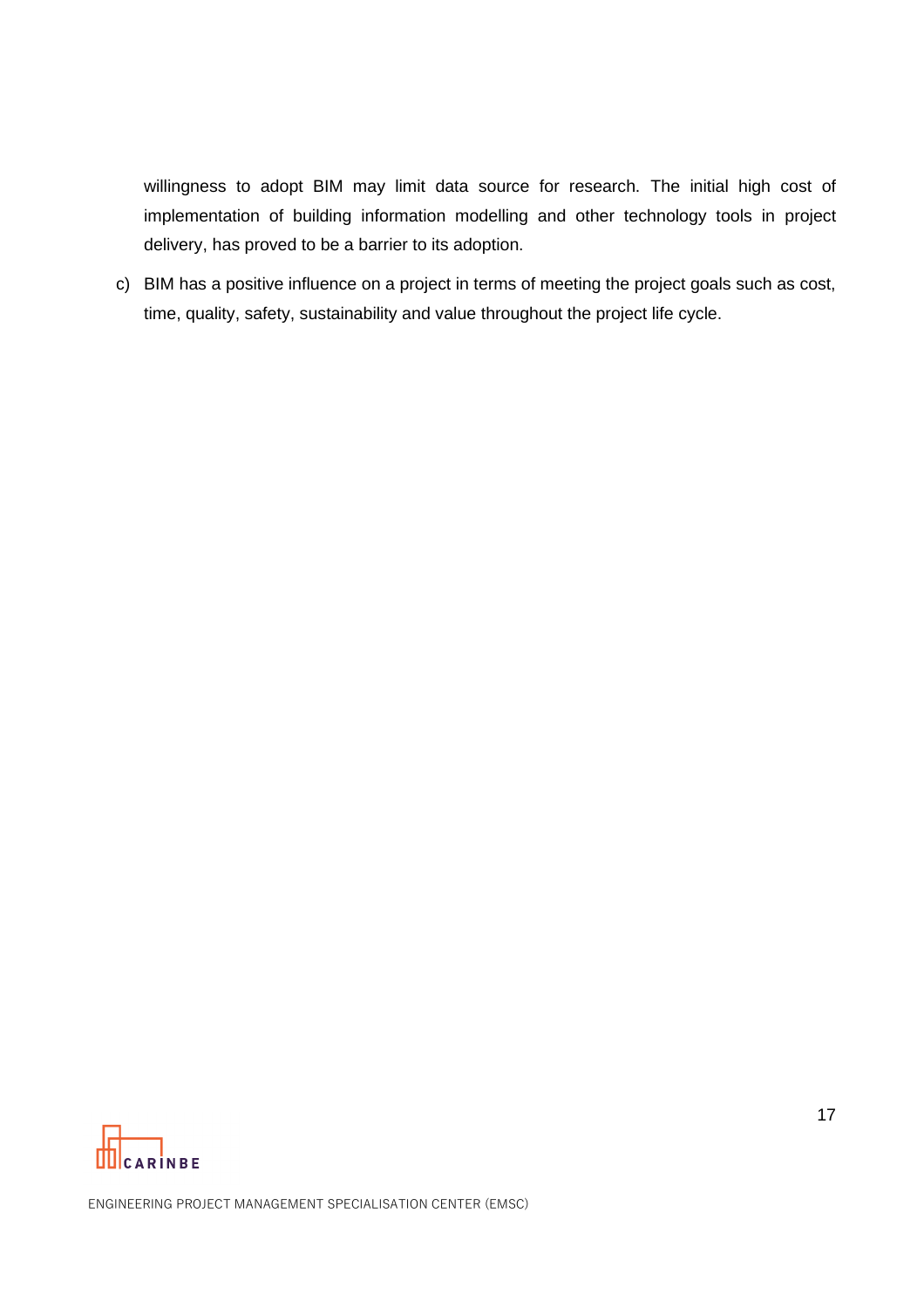## **4.1.4 Research roadmap**

## The roadmap as envisaged now is shown in table 2.0.

## *Table 2: BIM research roadmap*

| <b>Best practice</b>                                                                                                                                                                                                                                                                                                                                   | <b>Eskom</b><br><b>/Industry</b><br><b>status</b>    | <b>Gaps</b>                                                                                                                      | <b>Required Action</b>                                                                                                                                      | <b>Perio</b><br>O | <b>Resource</b>                                          |
|--------------------------------------------------------------------------------------------------------------------------------------------------------------------------------------------------------------------------------------------------------------------------------------------------------------------------------------------------------|------------------------------------------------------|----------------------------------------------------------------------------------------------------------------------------------|-------------------------------------------------------------------------------------------------------------------------------------------------------------|-------------------|----------------------------------------------------------|
| information<br><b>Plan</b><br>accurate<br>available enabled by BIM & digital<br>applications to aid decision making,<br>conceptualisation,<br>project<br>risk<br>identification,<br>estimates,<br>organisation,<br><b>Exercise Service Service Service Service Service Service Service Service Service Service Service S</b><br>&<br><b>structures</b> | None at the<br>moment                                | Digital intelligence enabled<br>project planning                                                                                 | To investigate and generate solutions for<br>BIM adoption,<br>To evaluate BIM performance<br>and<br>needed improvements                                     | 5<br>years        | 1x<br>Research<br>Professor<br>Post-<br>2x<br>doc fellow |
| coordinated<br>digital<br><b>Design</b> $-$<br>models, in 4D & 5D, simulated<br>construction towards certainty of<br>project goals and sustainability,<br>analytics optimised design                                                                                                                                                                   |                                                      | Coordinated<br>design<br>different<br>solutions<br>from<br>disciplines<br>Project outcome certainty<br><b>Digital rehearsals</b> |                                                                                                                                                             |                   | PhD<br>3x<br>candidates<br>6x Master<br><b>Students</b>  |
| <b>Build - processes, systems and</b><br>tools for scheduling, monitoring and<br>control of projects. Site to office<br>reports & real-time issue resolution                                                                                                                                                                                           | <b>BIM</b><br>No.<br>scheduling<br>and<br>monitoring | Site-to-office digital reports<br>Real time issue resolution<br>Email based communication<br>of issues.                          | To investigate appropriate efficiency and<br>effectiveness<br>enhancing<br>digital<br>applications, data exchange methods in<br>projects to achieve optimal |                   |                                                          |
| <b>Operate</b> - Data source for virtual<br>handover and commission, data<br>platform for condition monitoring<br>and predictive maintenance                                                                                                                                                                                                           | <b>Isolated</b><br>facilities<br>managemen           | informed<br><b>None</b><br>data<br>maintenance                                                                                   | Configuration management & Enhanced<br>project handover of systems and data.<br>Drones and laser scanners for monitoring<br>and control                     | 5<br>Years        |                                                          |

<span id="page-17-1"></span><span id="page-17-0"></span>

18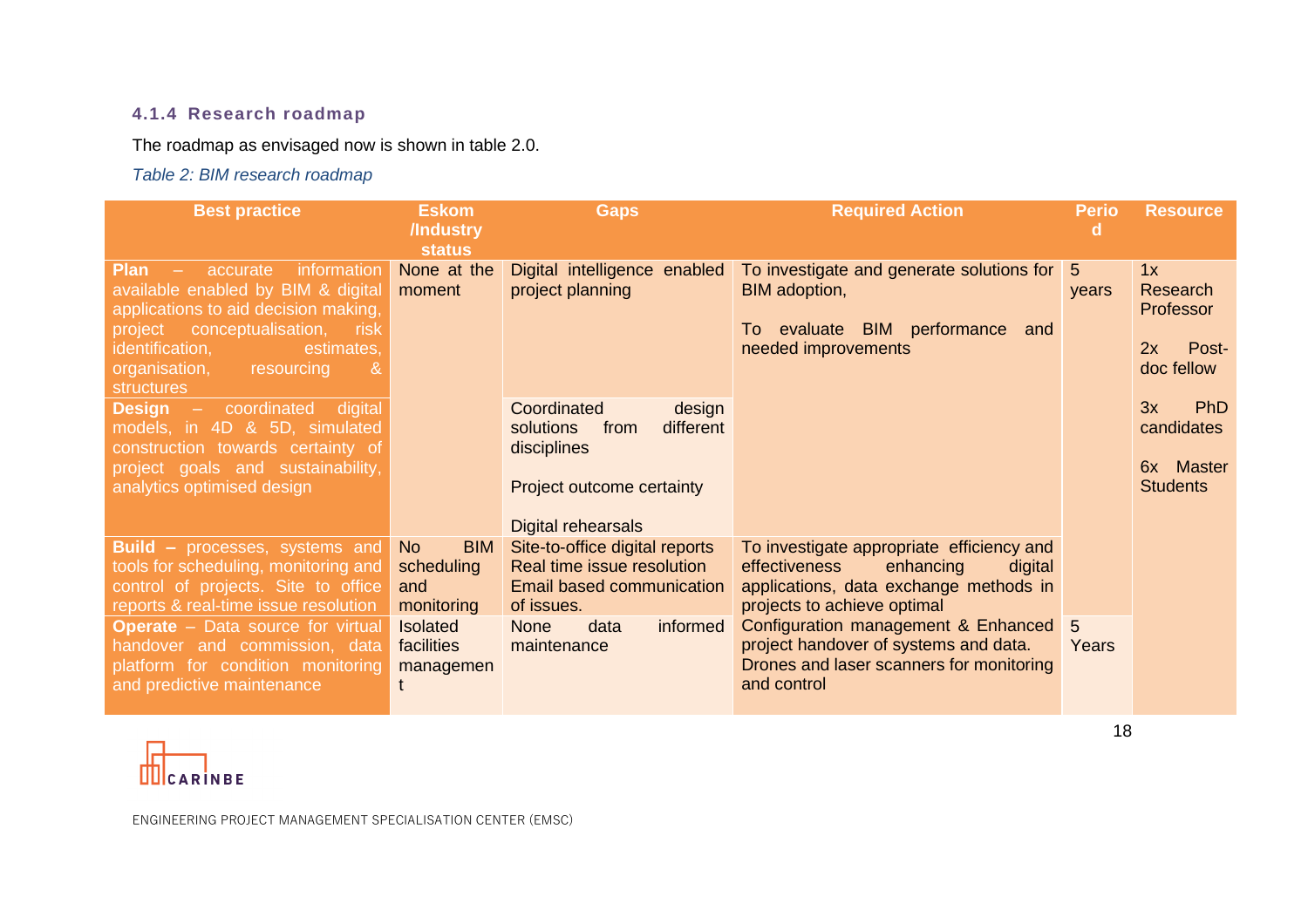## <span id="page-18-0"></span>**4 . 2 | I N T E G R A T E D P R O J E C T D E L I V E R Y & D I G I T A L C O L L A B O R A T I O N**

#### <span id="page-18-1"></span>**4.2.1 Vision**

- a) An integrated project delivery (IPD) system aims to collaboratively involve key project participants very on at the beginning of the project<sup>12</sup>. IPD leverages partnering contractual arrangements resulting in greater project efficiencies. Key considerations and factors affecting project success are team cultures, owner business objectives and project goals.
- b) Therefore, our vision is that through our research outcome, project integration & digital collaboration is achieved from inception to operation in all Eskom projects, yielding high efficiencies project outcomes. Have developed intelligent systems to respond to any project requirements.

#### <span id="page-18-2"></span>**4.2.2 Key research topics**

- a) Achieving project Collaboration;
- b) Evaluating optimal project delivery systems;
- c) Assessing software interoperability for effective collaboration;
- d) Integration of design, construction & operations;
- e) Optimizing project performance;
- f) Preparing for the digital age; and
- g) Innovation in IPD and team communication;

## <span id="page-18-3"></span>**4.2.3 Drivers, barriers and impact**

a) The driver of IPD has been the fact that the concept has proved to be an effective way of project delivery. Further, the use of BIM, especially the advances in 4D and 5D, has also made it possible to implement IPD. Moreover, the realization by clients and professionals

<sup>12</sup> El Asmar, M., Hanna, A.S. and Loh, W.Y., 2013. Quantifying performance for the integrated project delivery system as compared to established delivery systems. *Journal of Construction Engineering and Management*, *139*(11), p.04013012.

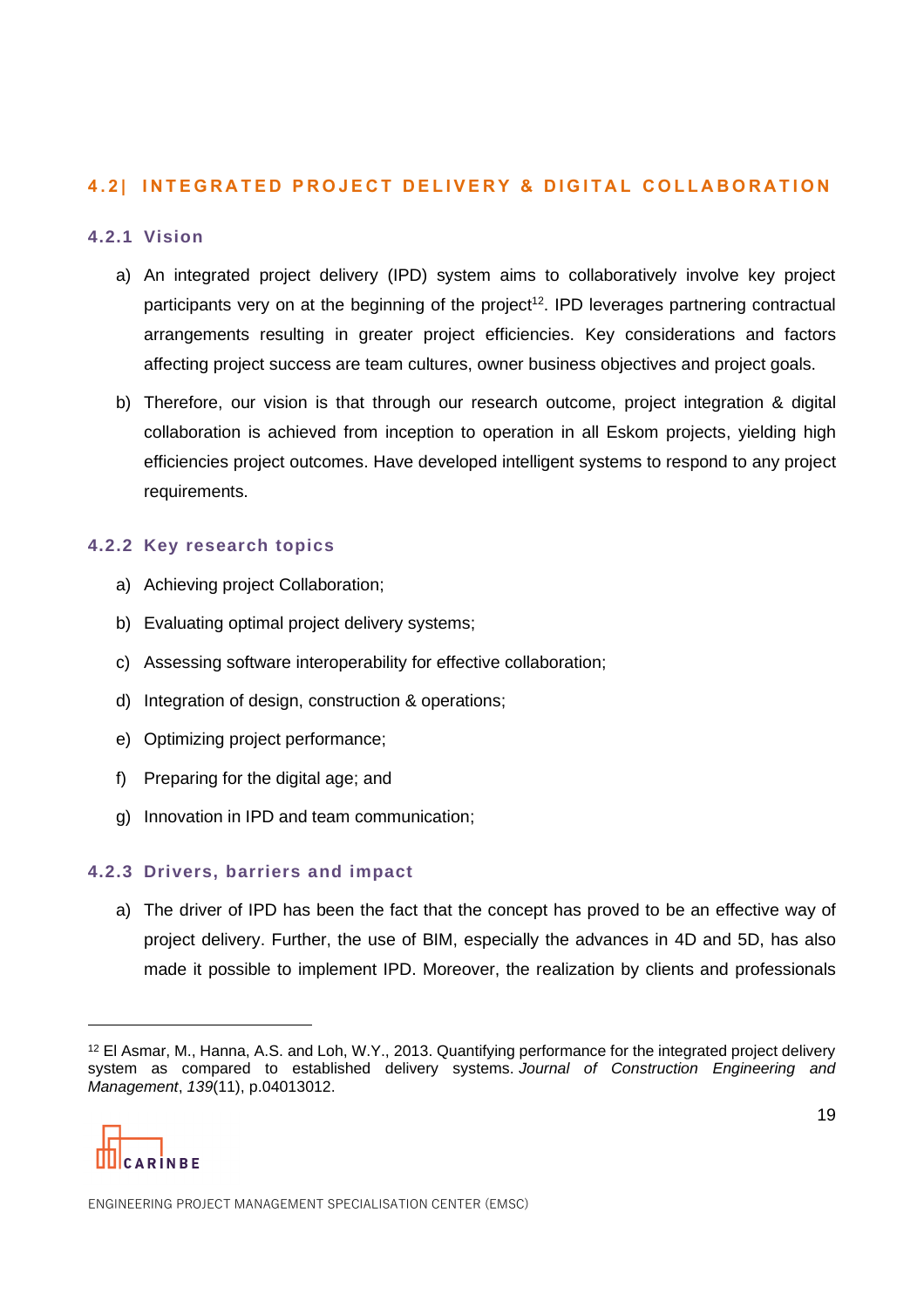that design, construction and facilities management will function better in a multi-disciplinary environment has driven the concept for implementation.

- b) The barriers include the contractual arrangements that do not support IPD. The procurement system, the fragmented nature of the built environment industry and the silo approach to design of systems further inhibits the implementation or adoption of IPD in projects.
- c) The positive impact of IPD has been noted and documented. Integrated project delivery has emerged as a new delivery system with the potential to provide better performance through a more supply chain integration $13$

<sup>13</sup> Mesa, H.A., Molenaar, K.R. and Alarcón, L.F., 2016. Exploring performance of the integrated project delivery process on complex building projects. International Journal of Project Management, 34(7), pp.1089-1101.

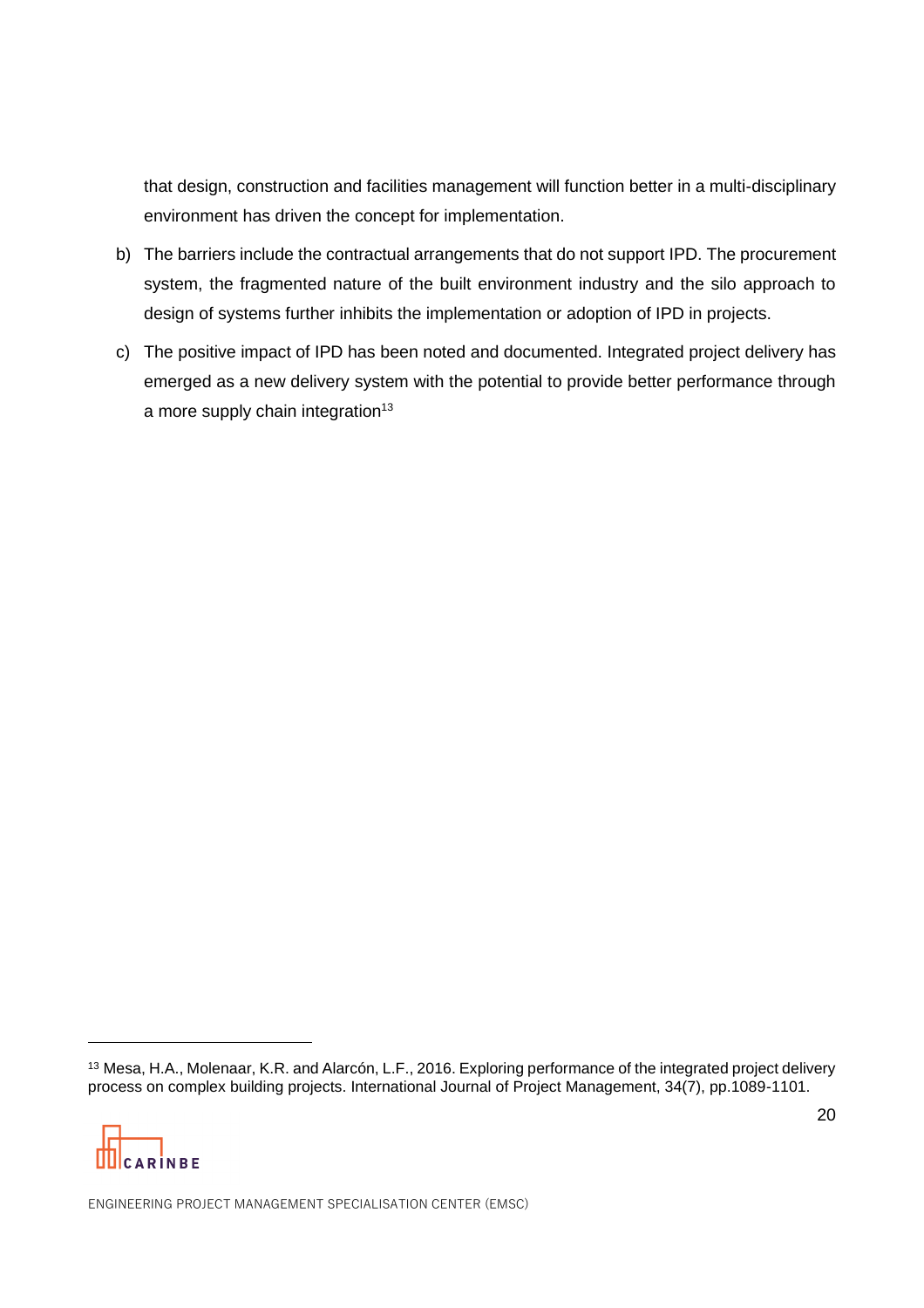ENGINEERING PROJECT MANAGEMENT SPECIALISATION CENTER (EMSC)

## <span id="page-20-1"></span><span id="page-20-0"></span>**4.2.4 Research roadmap**

The roadmap as envisaged now is shown in table 3 below.

## *Table 3: IPD research roadmap*

| Best practice <sup>14</sup>                                                                                                                                                            | <b>Eskom / Industry status</b>                                                                                                                                         | Gap                                                                                                                | <b>Required Action</b>                                                                                                                                                                                                                                                                                             | <b>Period</b> | <b>Resource</b>                                                                            |
|----------------------------------------------------------------------------------------------------------------------------------------------------------------------------------------|------------------------------------------------------------------------------------------------------------------------------------------------------------------------|--------------------------------------------------------------------------------------------------------------------|--------------------------------------------------------------------------------------------------------------------------------------------------------------------------------------------------------------------------------------------------------------------------------------------------------------------|---------------|--------------------------------------------------------------------------------------------|
| Teams - Integrated team composed<br>of key project stakeholders put<br>together early in the process is open<br>and collaborative<br><b>Multi-level</b><br><b>Process - Are</b><br>and | Follow traditional approach<br>to project organisation.<br>The approach is linear,                                                                                     | Early contribution to<br>project by all team<br>members,<br>none<br>concurrent sharing of<br>knowledge & expertise | Investigate<br>ways<br>to<br>encourage<br>early<br>participation of all team<br>members to project &<br>implications                                                                                                                                                                                               | 3 years       | 1x Research<br>Professor<br>2x Post-doc<br>fellow                                          |
| contribution of<br>early<br>concurrent,<br>knowledge and expertise, information<br>openly shared, stakeholder trust and<br>respect.                                                    | segregated, and distinct.<br>The knowledge is gathered<br>as needed.<br>just<br><b>The</b><br>information is hoarded and<br>builds silos of knowledge<br>and expertise |                                                                                                                    |                                                                                                                                                                                                                                                                                                                    |               | PhD<br>3x<br>candidates<br><b>Master</b><br>6x<br><b>Students</b>                          |
| Risk - Risk is managed collectively<br>and appropriately shared                                                                                                                        | <b>Risks</b><br>individually<br>are<br><b>They</b><br>managed.<br>are<br>transferred or attempt to<br>transfer to the greatest<br>extent possible.                     | Equitable risk sharing,<br>stakeholder<br>mutual<br>respect and collective<br>responsibility                       | investigate<br><b>IPD</b><br>To<br><i>implications</i><br>risk<br><b>On</b><br>management                                                                                                                                                                                                                          |               |                                                                                            |
| <b>Compensation/reward - The team</b><br>success is tied to the project success.<br>It is based on value derived from the<br>project.                                                  | Achievement is individually<br>pursued and individuals<br>assert minimum effort for<br>maxim reward.                                                                   |                                                                                                                    | To investigate incentives 3 years<br>and<br>barriers<br>to<br>collaboration<br>team<br>$\ddot{\phantom{a}}$<br>success and collective<br>value<br>creation,<br>to<br>establish key issues in<br>inter-disciplinary<br>organisation<br>networks<br>impacting<br>on<br>value<br>creation at front-end of<br>projects |               | 1x Post-doc<br>fellow<br>PhD<br>1x<br>candidates<br><b>Master</b><br>3x<br><b>Students</b> |
| <b>Communication / technology</b><br>Communication is digitally based,<br>virtual and is based on nD BIM                                                                               | based<br>Paper<br>contract<br>document share, emails                                                                                                                   | <b>Digitally</b><br>based,<br>data<br>common<br>environment                                                        | To investigate adoption<br>of digital communication<br>and use of common data<br>environment, contractual<br>implications and training.                                                                                                                                                                            | 3 years       | PhD<br>1x<br>candidates<br><b>Master</b><br>3x<br><b>Students</b>                          |
| <b>Agreements -</b> The agreements<br>encourage, foster and support multi-<br>lateral<br>open<br>sharing<br>and<br>collaboration. It is about risk sharing.                            | Allocate and transfer risk.<br>Little risk sharing                                                                                                                     | Open sharing<br>and<br>collaboration                                                                               | To<br>investigate 3 years<br>and<br>legal<br>contractual<br>risk.<br>implications<br>on<br>Understand<br>and<br>promote<br>project<br>collaboration                                                                                                                                                                |               | PhD<br>1x<br>candidates<br>3x<br><b>Master</b><br><b>Students</b>                          |

<sup>14</sup> Guide, A.I.A., 2007. Integrated project delivery: A guide. *American Institute of Architects, California*.

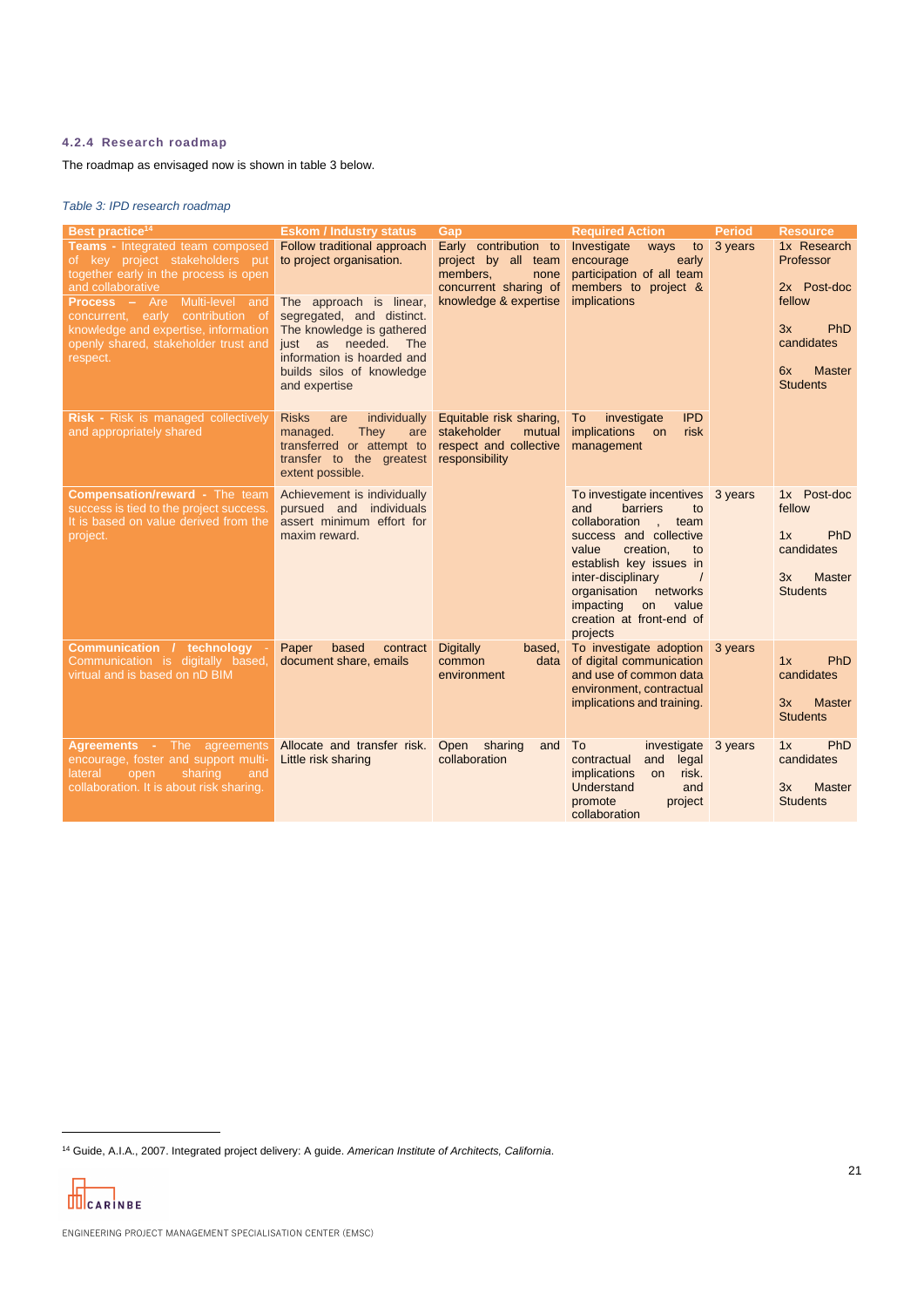## <span id="page-21-0"></span>**4 . 3 | M A N A G I N G P R O J E C T S , S T R U C T U R E S A N D S Y S T E M S**

#### <span id="page-21-1"></span>**4.3.1 Vision**

- a) Projects are a complex and open system. Literature suggest that projects are not entirely and always unique. However, projects can be influenced by different contextual factors and to different degrees at different stages of the implementation process<sup>15</sup>. Understanding project characteristics according to Hussein<sup>10</sup> is critical in order to comprehend the challenges that the project characteristics contribute to project execution as it influences how information should be shared & managed, choice of the implementation methodology, project structure and systems. Project success is influenced by project characteristics, which include organizational complexity, projects as transformation agents, impact on business and strategy, project constraints and uncertainty.
- b) Through the right characterization of projects, the right project organizations, structures and systems are deployed on Eskom projects.

#### <span id="page-21-2"></span>**4.3.2 Key research topics**

- a) Project characterisation and project performance
- b) Project organisation complexity determinants
- c) Establishing key project constraints
- d) Understanding the transformative nature of projects and impact on business and strategy
- e) Characterizing and management of project uncertainty
- f) Integration and management of culture, structures, systems and organisational behaviour
- g) Managing project actors and their environments
- h) Scientific study of project delivery and management process
- i) project leadership and improvement of project effectiveness

<sup>15</sup> Hussein, B., 2019. The influence of project characteristics on project success factors. Insights from 21 real life project cases from Norway.

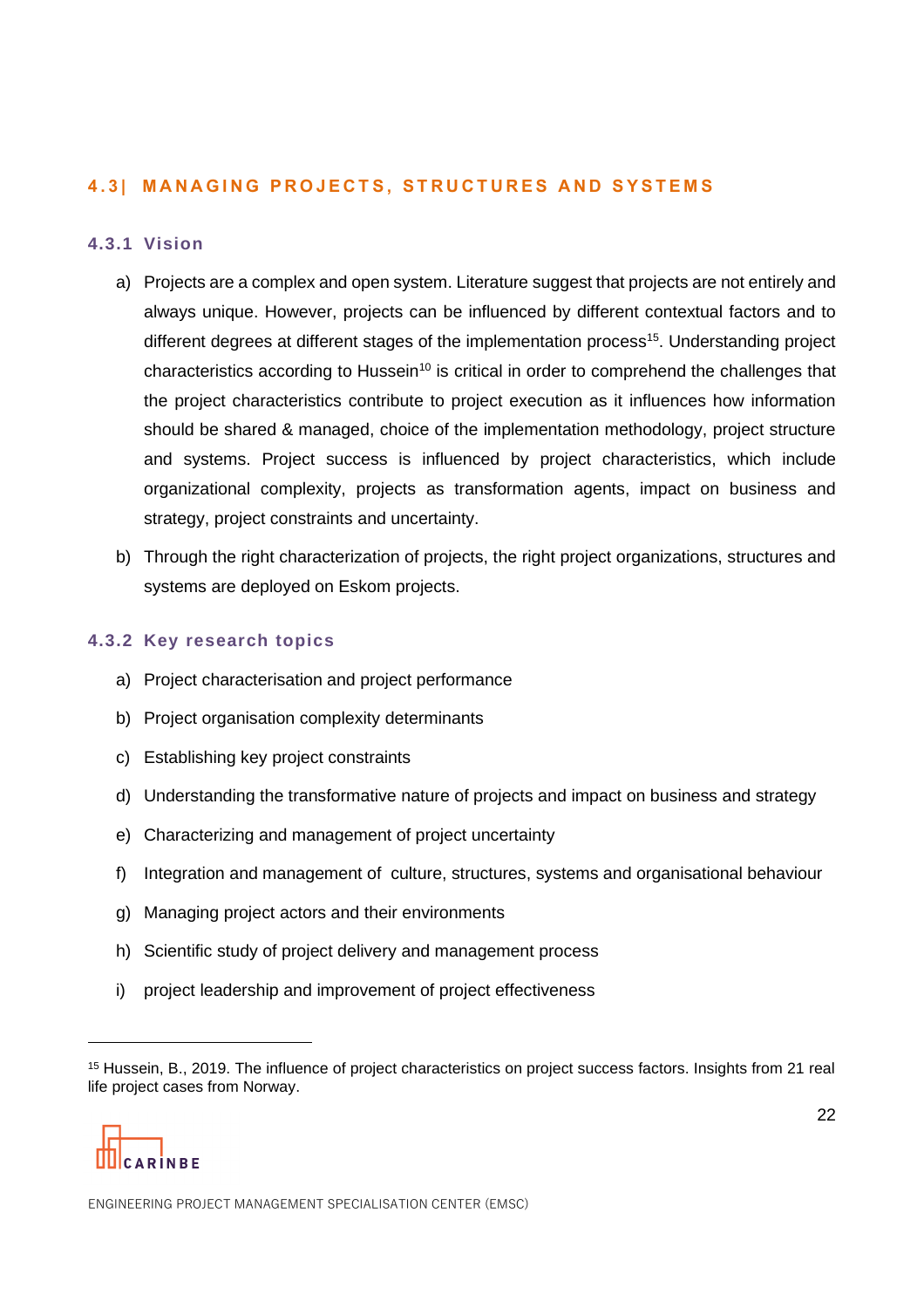j) Project success measures, value enhancement and benefits management

## <span id="page-22-0"></span>**4.3.3 Drivers, barriers and impact**

- a) The frequent failure in meeting project objectives in the industry in project execution has led to rethink the management of projects. Recent enquiry into project organization, structure, systems, and the fact that projects are not unique from the technical point of view, has led to enquiry on other factors that influence project performance. Focus on the technical system only has often led to projects being treated as an effort that should be completed within agreed time, budget and scope regardless of context in which projects are located $^{\text{10}}$ .
- b) Traditional project management practices cannot adequately cater for increased complexity of projects in planning<sup>16</sup>.
- c) Projects executed in South Africa, have diverse contexts. Understanding the social-technical environments that give rise to the project organization complexities, constraints and uncertainties will greatly improve project performance.

<sup>16</sup> Lenferink, S., Tillema, T. and Arts, J., 2013. Towards sustainable infrastructure development through integrated contracts: Experiences with inclusiveness in Dutch infrastructure projects. *International journal of project management*, *31*(4), pp.615-627.

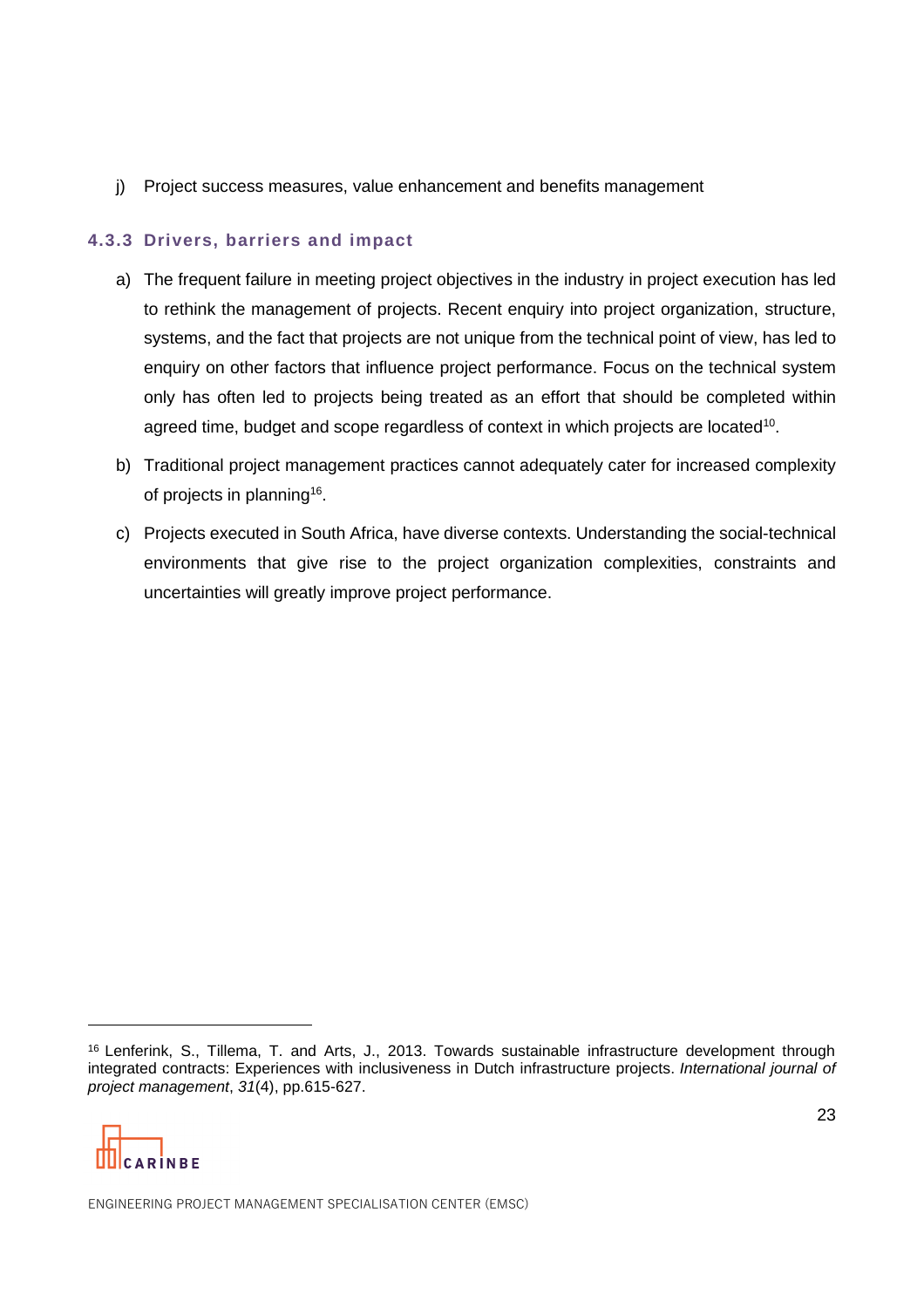## **4.3.4 Research roadmap**

The road as envisaged now is shown in table 4.0.

<span id="page-23-0"></span>

| <b>Best practice</b>                                                    | <b>Eskom/Industry Gap</b><br><b>status</b>                         |                                                                                                                                                  | <b>Required Action</b>                              | <b>Period</b>                                            | <b>Resource</b>           |
|-------------------------------------------------------------------------|--------------------------------------------------------------------|--------------------------------------------------------------------------------------------------------------------------------------------------|-----------------------------------------------------|----------------------------------------------------------|---------------------------|
| <b>Project</b><br>technical<br>characterisation                         | <b>Main</b><br><i>in</i><br>focus<br>definition<br>project<br>less | Social-technical<br>evaluation<br>of.                                                                                                            | To<br>investigate<br>characterisation and impact on | project 3 years                                          | 1x PhD candidates         |
| social<br><b>Project</b><br>characterisation                            | <b>on</b><br>but<br>context evaluation                             | projects<br>performance of<br>projects<br>- in<br>different contexts                                                                             |                                                     |                                                          |                           |
| <b>Evaluation of Project</b><br>organisation<br>complexity              | Focus on project<br>and not as<br>a<br>system                      | To investigate various project 3 years<br>Project<br>system<br>characteristics and influence on<br>evaluation<br>structure, processes, resources |                                                     | Research<br>1x<br><b>Professor</b><br>1x Post-doc fellow |                           |
| <b>Project</b><br><b>Assessment</b><br>uncertainty<br>and               |                                                                    |                                                                                                                                                  | and systems                                         |                                                          | 3x PhD candidates         |
| constraints                                                             |                                                                    |                                                                                                                                                  |                                                     |                                                          | <b>6x Master Students</b> |
| <b>Projects</b><br>as<br>transformation<br>and<br>value creation agents |                                                                    |                                                                                                                                                  |                                                     |                                                          |                           |

## *Table 4: Roadmap on managing project structures and systems*

<span id="page-23-1"></span>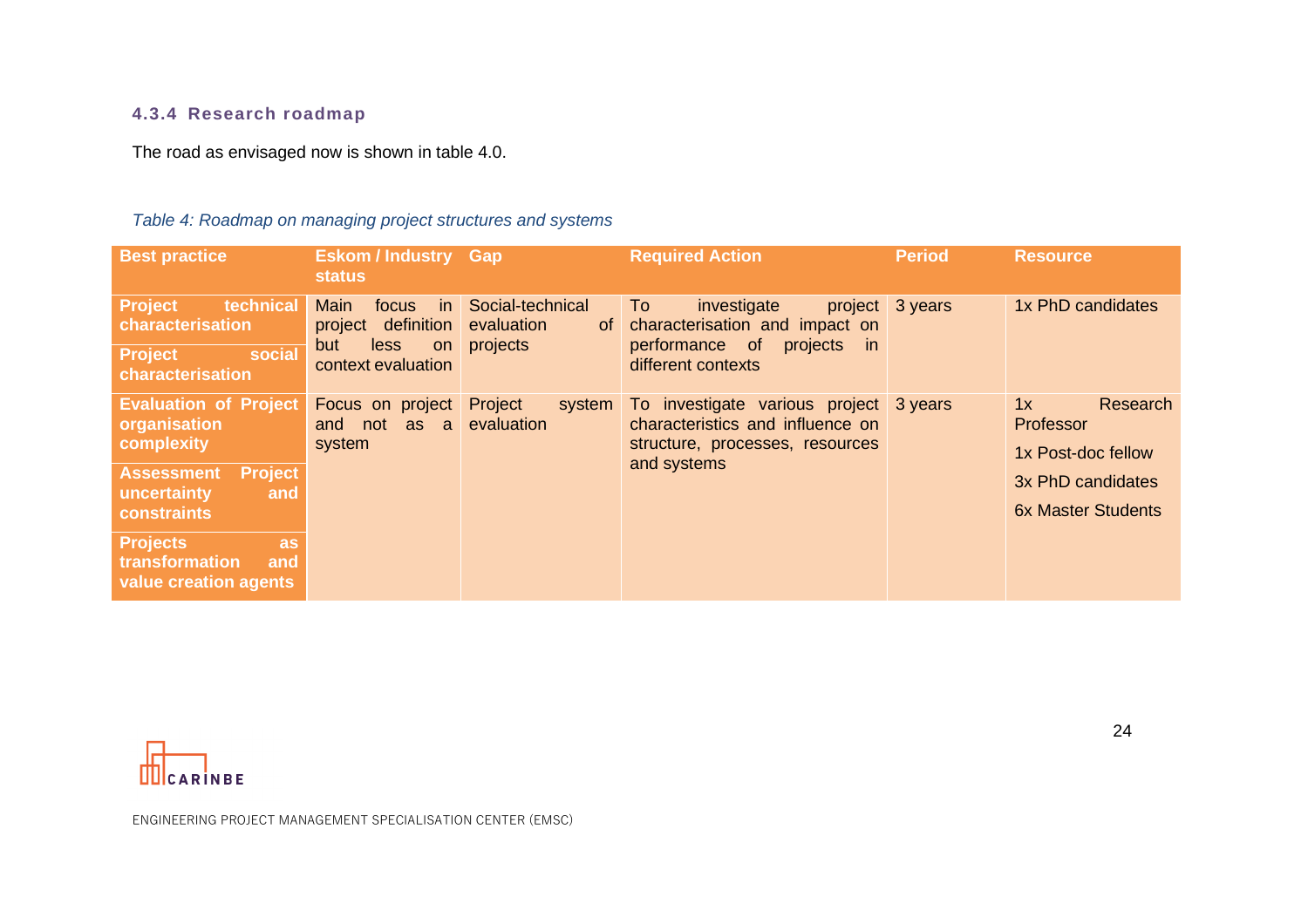## <span id="page-24-0"></span>**4 . 4 | S U S T A I N A B I L I T Y**

#### <span id="page-24-1"></span>**4.4.1 Vision**

- a) Built infrastructure can be harmful to the environment. It displaces people, exposes construction workers to hazardous conditions, cause pollution and environmental damage<sup>17</sup>. Apart from the construction methods and materials used, sustainability outcomes of infrastructure are also dependent on how infrastructure is implemented.
- b) Our research outcomes and that of our network partners, is that Eskom infrastructure is economically and operationally sustainable and does not contribute to environmental degradation as well as health and safety risk of workers. This is achieved with the appropriate construction methods and materials and how infrastructure is implemented.

#### <span id="page-24-2"></span>**4.4.2 Key research topics**

- a) Project management factors to aid delivery of sustainable infrastructure
- b) Construction Methods and Materials to achieve highest sustainability levels in buildings
- c) Fly ash and construction waste utilisation
- d) Efficient use of resources to optimize construction operations and project success
- e) Challenges of sustainability and regeneration
- f) Barriers and drivers of sustainable infrastructure
- g) Project cost and value optimization
- h) Sustainable finance mechanisms
- i) Project supply chain management
- j) Sustainability and project contracts alignment

<sup>17</sup> Thacker, S., Adshead, D., Fay, M., Hallegatte, S., Harvey, M., Meller, H., O'Regan, N., Rozenberg, J., Watkins, G. and Hall, J.W., 2019. Infrastructure for sustainable development. *Nature Sustainability*, *2*(4), pp.324-331.

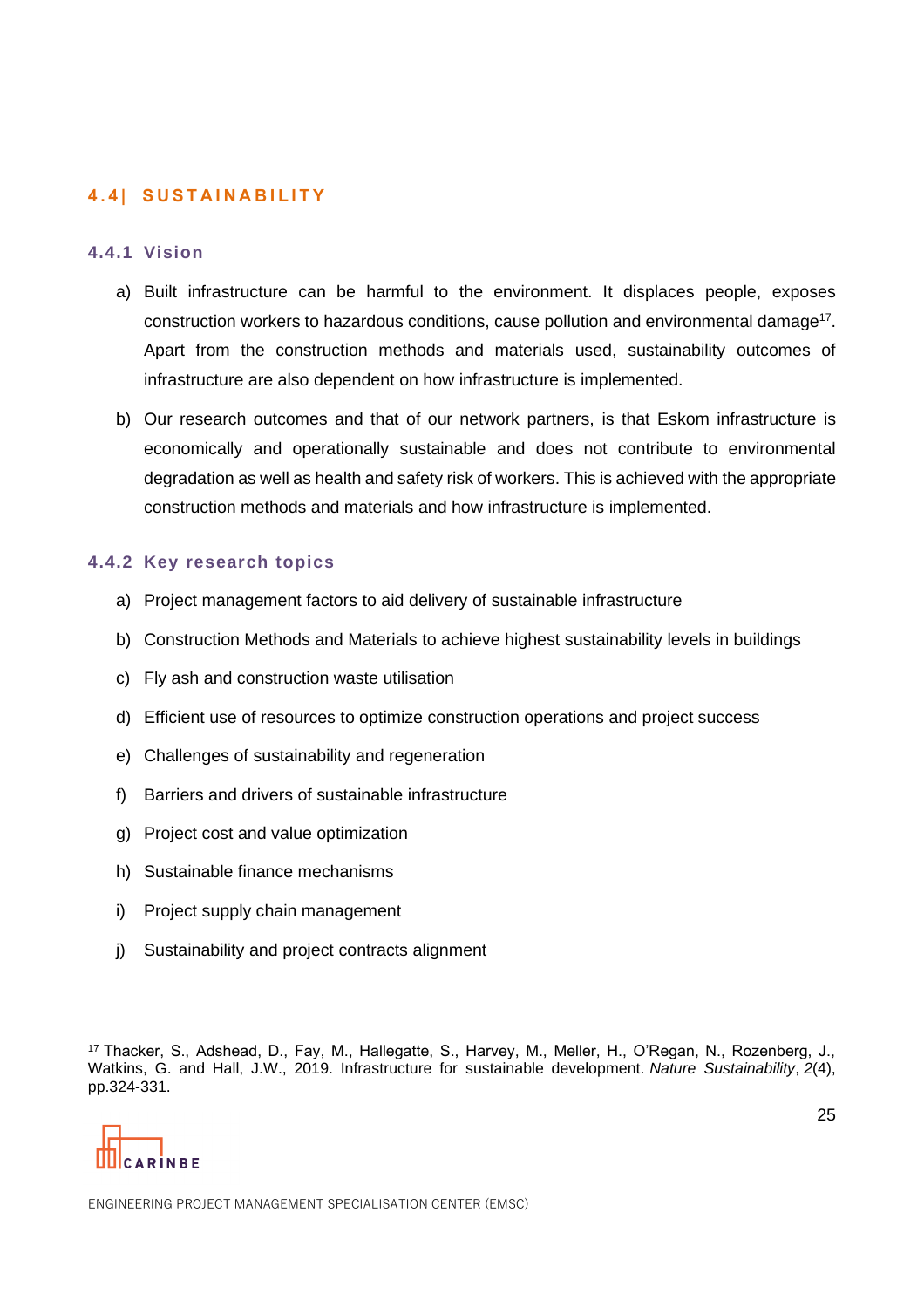#### <span id="page-25-0"></span>**4.4.3 Drivers, barriers and impact**

- a) South Africa and Africa in general needs new infrastructure to cover the existing backlog and to replace the aging one. The needed infrastructure is almost the same in quantity as the current stock. Therefore, doing it sustainably can save money, generate economic returns and significantly reduce health and safety risks.
- b) A number of barriers to adoption of sustainability methods have been noted. They include inter alia, procurement systems, underpinning knowledge, stakeholder participation, lack of transparency and high initial cost associated with sustainability programmes.
- c) Research on sustainability of infrastructure will contribute positively and influence construction methods, materials and general implementation of projects leading to better returns from the constructed facilities.

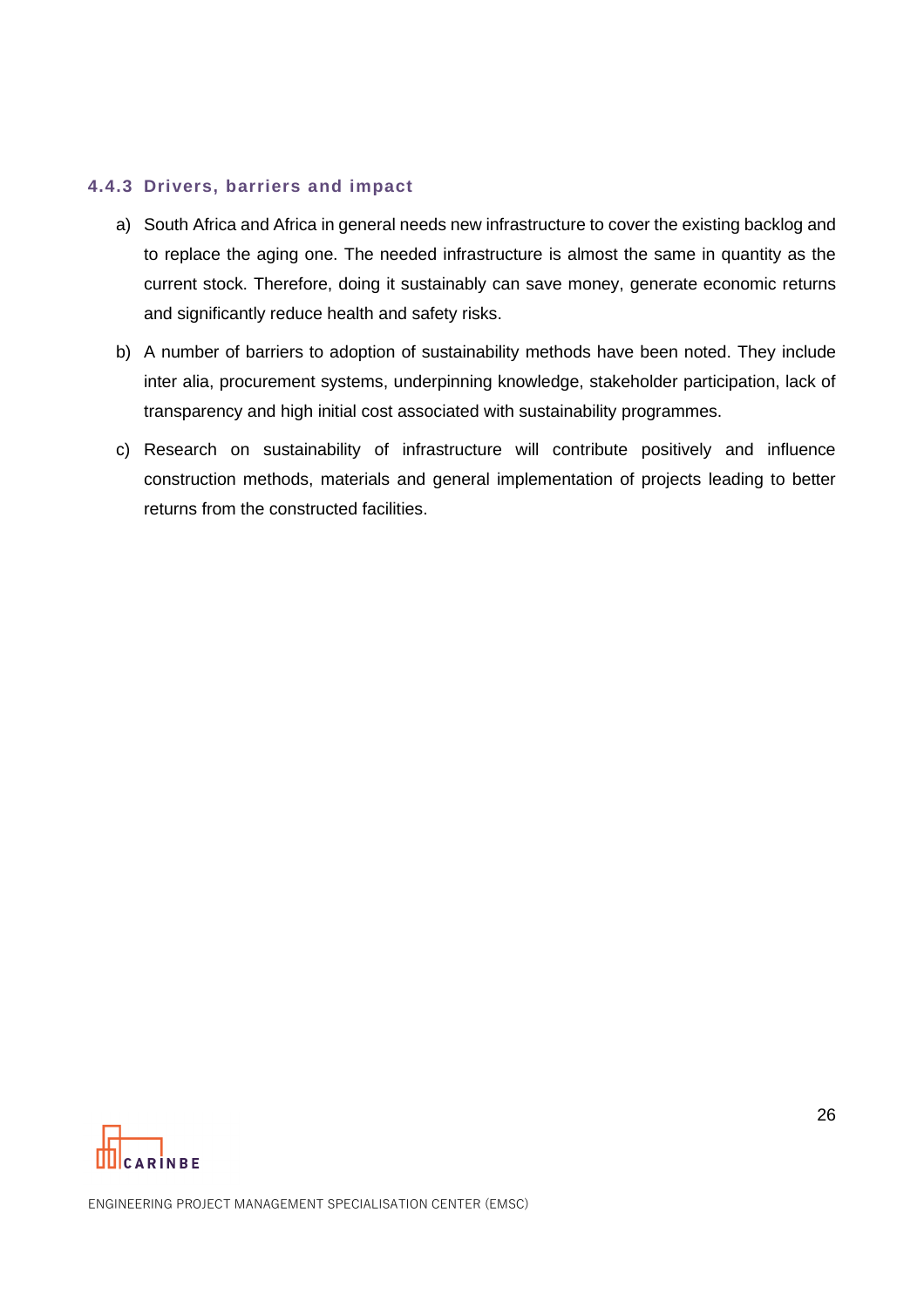## **4.4.4 Research roadmap**

The road as envisaged now is shown in table 5.0.

#### *Table 5 : Sustainability research roadmap*

<span id="page-26-0"></span>

| <b>Best practice</b>           | <b>Eskom</b>              | Gap                      | <b>Required Action</b>                                           | <b>Period</b> | <b>Resource</b>     |
|--------------------------------|---------------------------|--------------------------|------------------------------------------------------------------|---------------|---------------------|
|                                | <b>Industry status</b>    |                          |                                                                  |               |                     |
| <b>Assessment</b><br><b>of</b> | <b>Partially</b><br>done. | Sustainability project   | To investigate project management                                | 3 years       | Research<br>1x      |
| project management             | New build and             | deliverables             | factors to improve sustainability of                             |               | Professor           |
| aid<br>factors<br>to           | refurbishment             |                          | infrastructure                                                   |               | 1x Post-doc fellow  |
| infrastructure                 | focused research          |                          |                                                                  |               |                     |
| sustainability                 | enhance<br>to             |                          |                                                                  |               | PhD<br>2x           |
| Sustainable                    | sustainability<br>is      |                          | Use of alternative To investigate alternative materials, 3 years |               | candidates          |
| construction methods           | inadequate.               |                          | sustainable methods use of fly ash and construction waste        |               | <b>Master</b><br>4x |
| and materials                  |                           | &<br>materials<br>in     | materials                                                        |               | <b>Students</b>     |
|                                |                           | construction<br>and      |                                                                  |               |                     |
|                                |                           | <b>refurbishment</b>     |                                                                  |               |                     |
|                                |                           | projects                 |                                                                  |               |                     |
| Capability                     | Being done                | Continuous capability To | investigate<br>capability                                        | 3 years       |                     |
| for<br>development             |                           |                          | development in view requirements for sustainability needs        |               |                     |
| sustainability                 |                           | of new challenges        |                                                                  |               |                     |

<span id="page-26-1"></span>

ENGINEERING PROJECT MANAGEMENT SPECIALISATION CENTER (EMSC)

27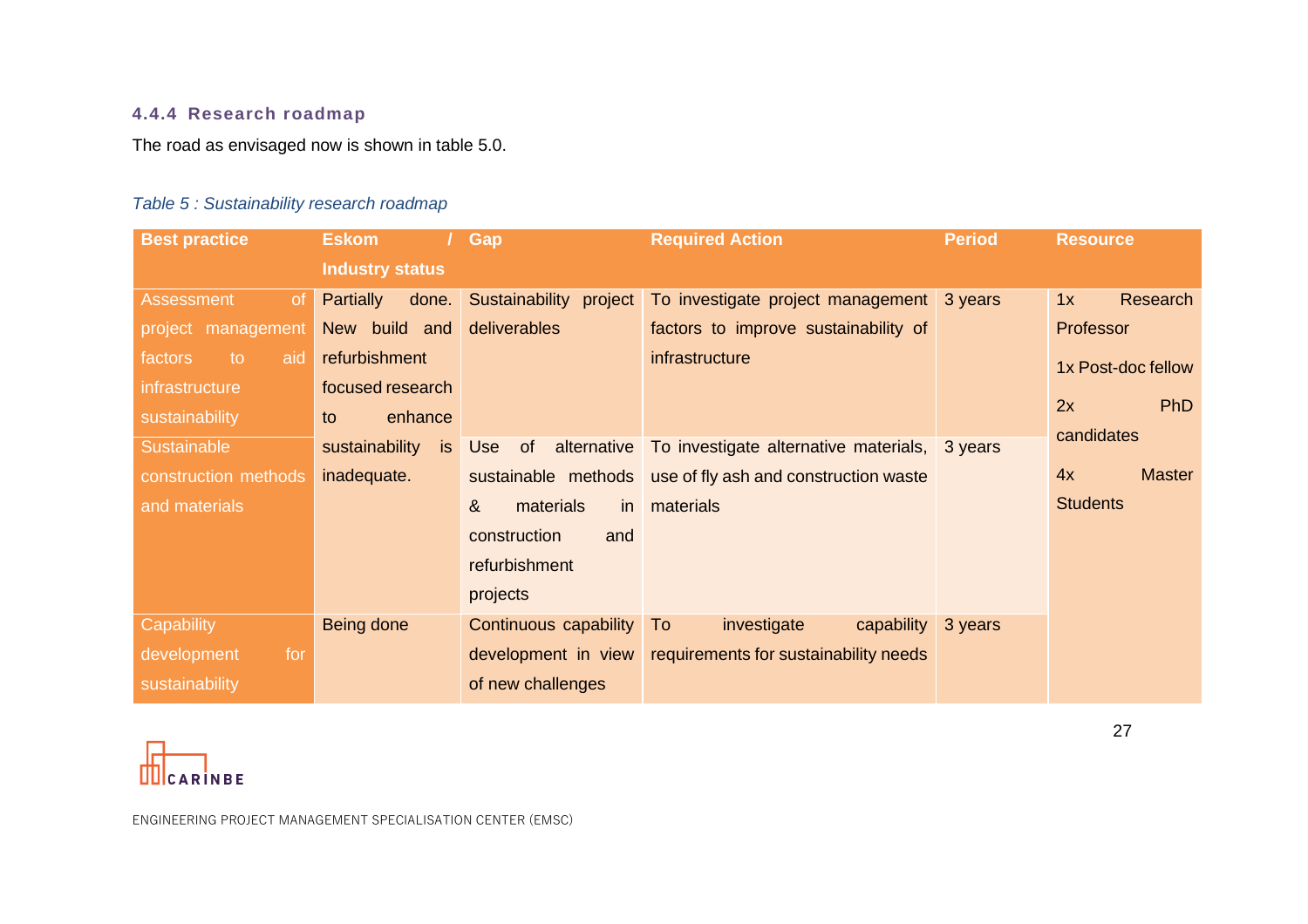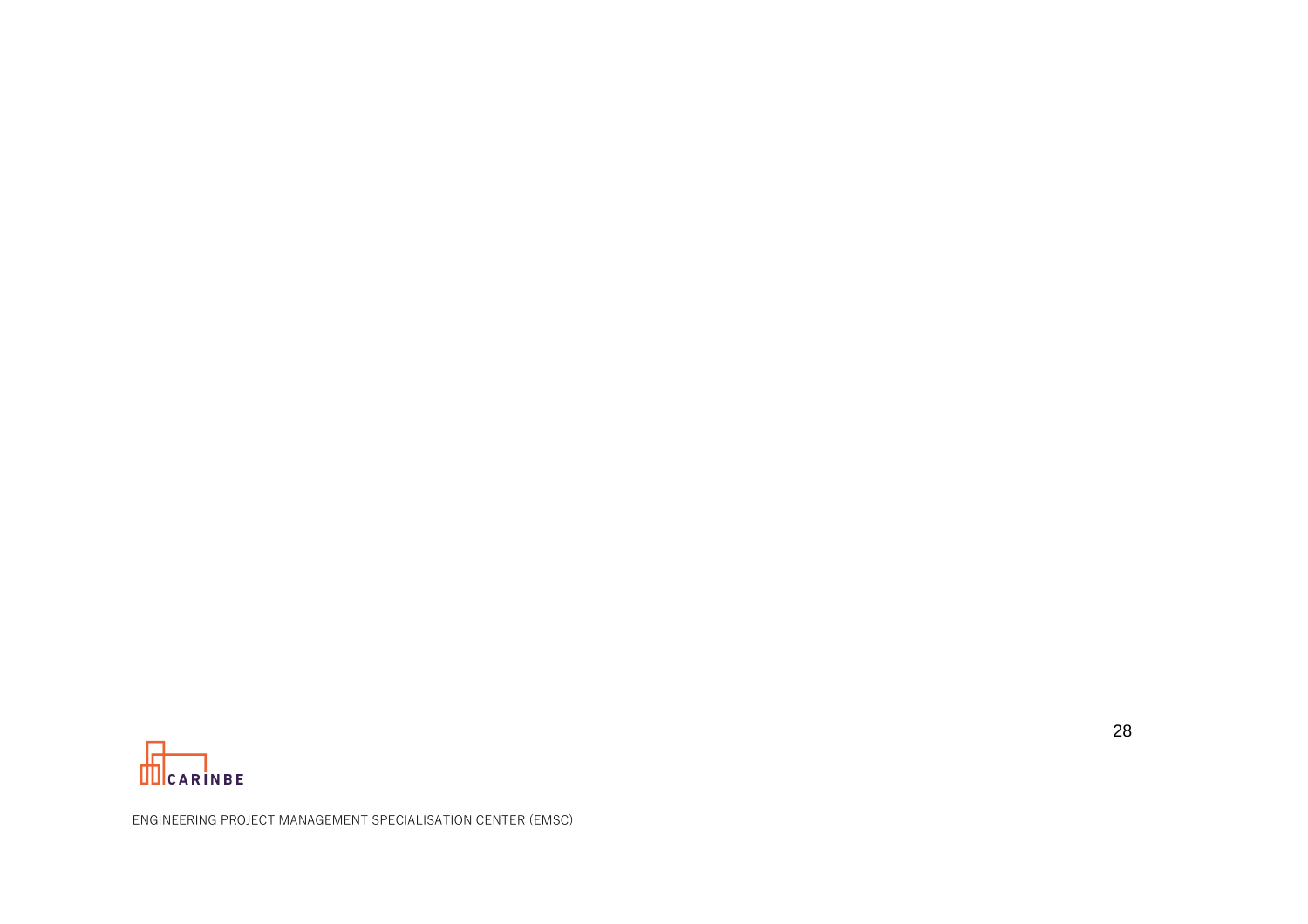## <span id="page-28-0"></span>**4 . 5 | H U M A N F A C T O R S**

#### <span id="page-28-1"></span>**4.5.1 Vision**

- a) The health and safety of workers in the engineering and construction sector has received much attention in recent years. However, accidents resulting in fatal injuries, lost-time-injuryfrequency-rates and associated costs are still very high.
- b) Worker health & safety and productivity are linked to the environment created by the facility. The nature of the facility is determined by decisions made during the entire project development cycle. It should be noted that the engineering and construction responsibility does not stop with the hand-over of the project but rather extends to the operation or use of the facility<sup>18</sup>.
- c) Our vision is that through research and training, the construction and engineering project environments are safe for workmen and users by partly leveraging artificial intelligence and predictive analytics to identify and manage risks in addition to cultural modification methods such as the LIP+3C model.

#### <span id="page-28-2"></span>**4.5.2 Key research topics**

- a) Organizational culture and H&S performance;
- b) Using artificial intelligence to identify and predict occupational accidents in engineering and construction projects;
- c) Addressing the needs and abilities of humans involved in the construction process;
- d) Health and safety improvement in civil engineering and construction industry;
- e) Future skills of the engineering and construction management professionals;

<sup>18</sup> WEF (World Economic Forum), 2016. Shaping the Future of Construction: a Breakthrough in Mindset and Technology.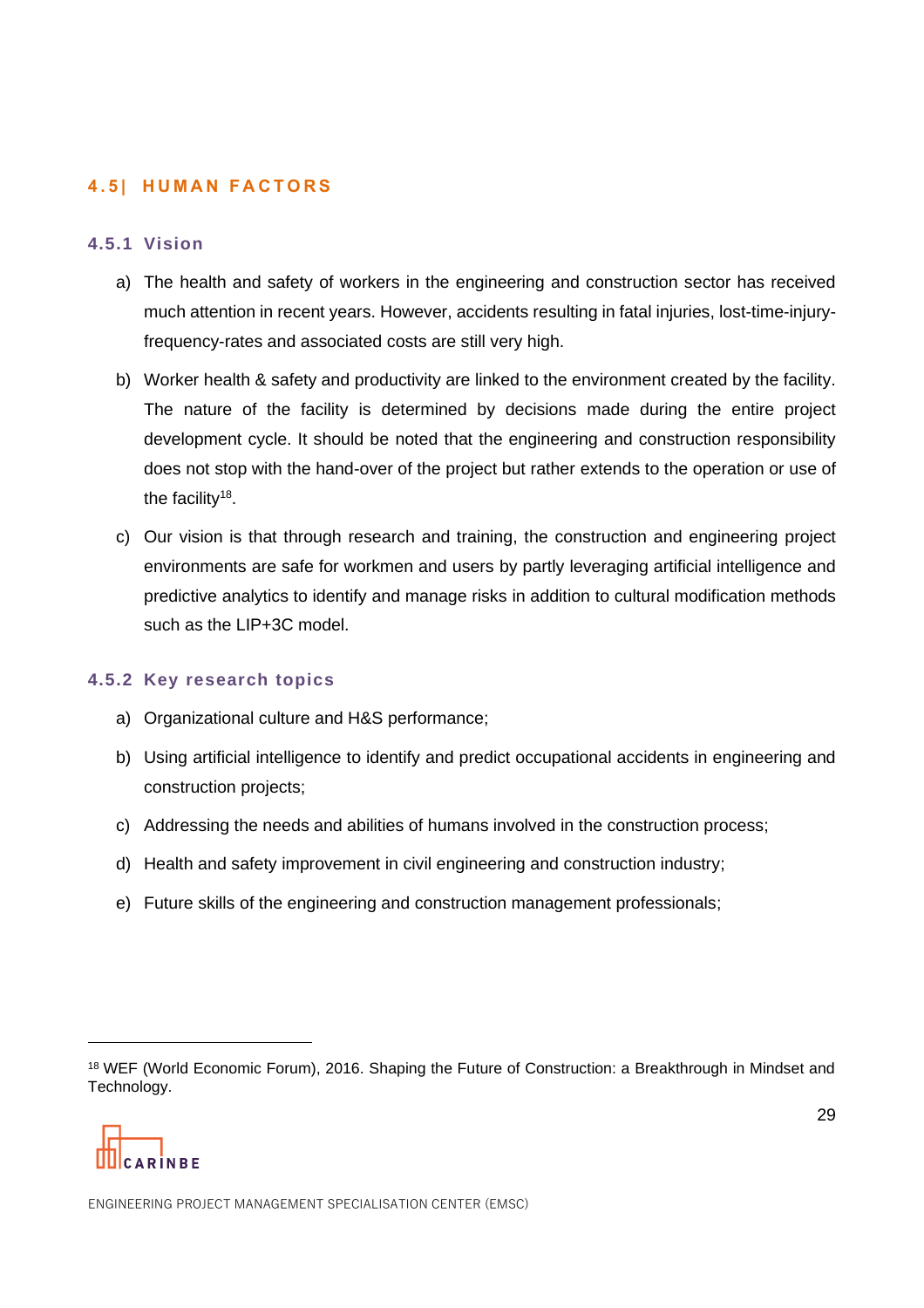#### <span id="page-29-0"></span>**4.5.3 Drivers, barriers and impact**

- a) The need to continue prioritizing the health and safety of workers in the engineering and construction remains critical and important.
- b) According to the World economic Forum<sup>19</sup> Health and safety remains a critical area of improvement for the industry throughout the whole of its project life cycle. Although it has made significant progress the industry, remains one of the most dangerous industries to work in. therefore efforts must continue to be made to reduce the risks and hazards that are prevalent in the construction industry.
- c) The engineering and construction sector is often impacted by the changes in health and safety requirements, regulations and environmental standards<sup>13</sup>. The recent Covid-19 in particular calls for new ways of organizing work and therefore affecting significantly on productivity.
- d) Research in health and safety in the industry will result in Eskom remaining current and comply with relevant regulations and standards. Further, currency on health and safety knowledge and capability will inform the improvement of management of projects needed. This will ensure that productivity, budget, quality and environmental thresholds are met.

<sup>19</sup> WEF (World Economic Forum), 2016. Shaping the Future of Construction: a Breakthrough in Mindset and **Technology**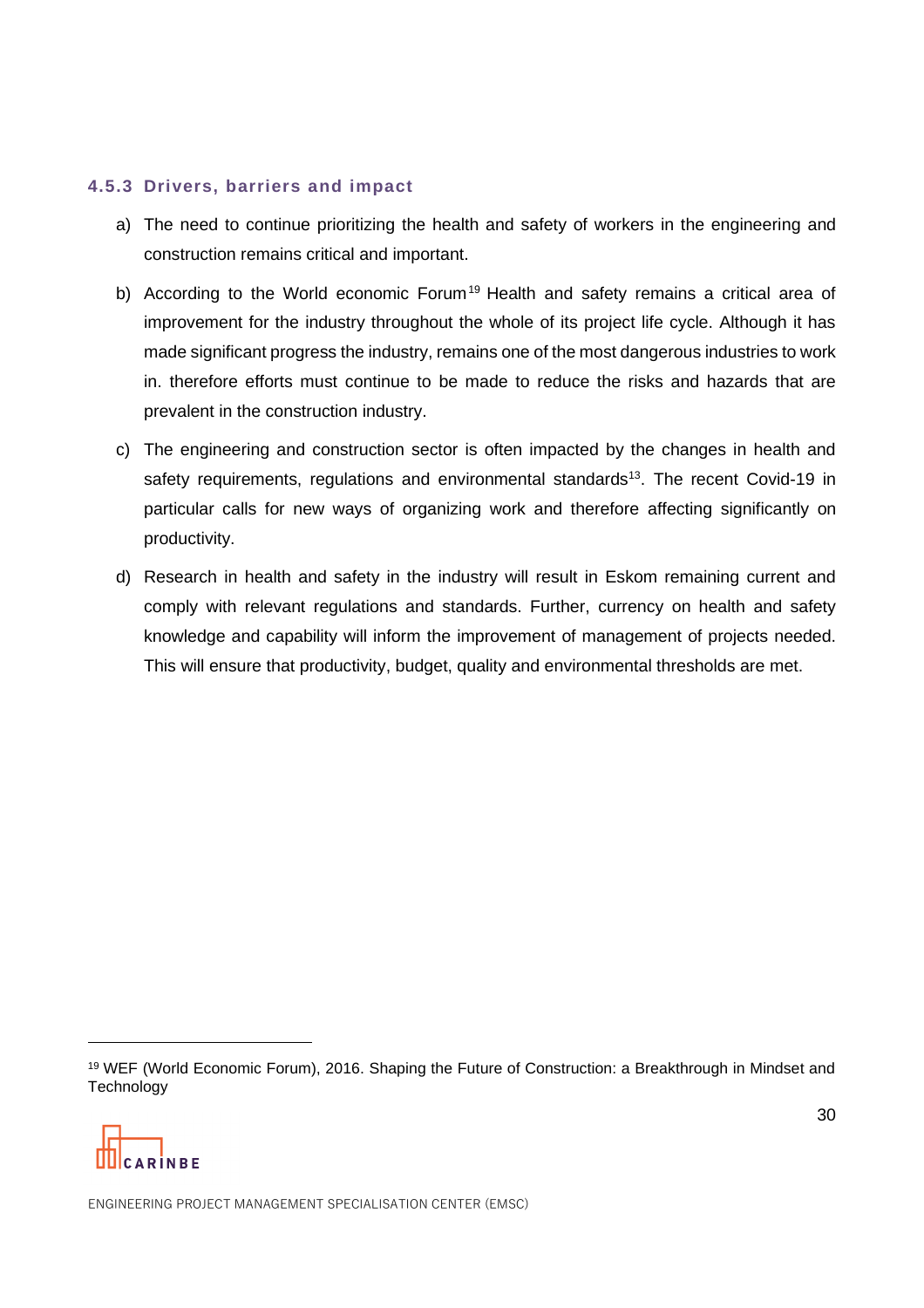## **4.5.4 Research roadmap**

## The road as envisaged now is shown in table 6.0.

*Table 6: Research roadmap on human factors and health & Safety*

| <b>Best practice</b>                                                                                                                                                                                                                  | <b>Eskom</b><br><b>Industry</b><br><b>status</b> | / Gap                                                                                                                                           | <b>Required Action</b>                                                                                                                                                                                                                                                                                                                 | <b>Period</b> | <b>Resource</b>                                                                                     |
|---------------------------------------------------------------------------------------------------------------------------------------------------------------------------------------------------------------------------------------|--------------------------------------------------|-------------------------------------------------------------------------------------------------------------------------------------------------|----------------------------------------------------------------------------------------------------------------------------------------------------------------------------------------------------------------------------------------------------------------------------------------------------------------------------------------|---------------|-----------------------------------------------------------------------------------------------------|
| Leadership- Visible and<br>committed<br>All<br>Involvement<br>$\sim$<br>stakeholder involvement<br>Processes - H&S as a<br>performance<br>key<br><b>Influence</b><br>indicator.<br>project management                                 | evident                                          | Remaining current with<br>new developments in<br><b>H&amp;S.</b><br>H&S<br>culture<br>development                                               | To investigate key strategic factors for<br>H&S improvement in projects                                                                                                                                                                                                                                                                | 3 Years       | Research<br>1x<br>Professor<br>1x Post-doc fellow<br>2x PhD candidates<br><b>4x Master Students</b> |
| Communication<br>Appropriate digital H&S<br>communication<br>Competence<br>organisational capability<br>to identify and manage<br>risks leverage AI, BIM &<br>technology.<br>digital<br><b>Current</b><br>organisational<br>knowledge | <b>Not</b><br>available                          | Improved<br>risk<br>identification and visual<br>communication of risks<br>initiative<br>at the<br>No.<br>moment on H&S digital<br>applications | investigate appropriate digital<br>To<br>platforms, tools and techniques for<br>best H&S communication results<br>To investigate extent and how to<br>improve H&S using AI, BIM and other<br>digital technologies to improve risk<br>management. To track and remain<br>trends<br>key<br>current<br>and<br>on.<br>requirements for H&S | 5 years       | Research<br>1x<br>Professor<br>1x Post-doc fellow<br>2x PhD candidates<br><b>4x Master Students</b> |

<span id="page-30-1"></span><span id="page-30-0"></span>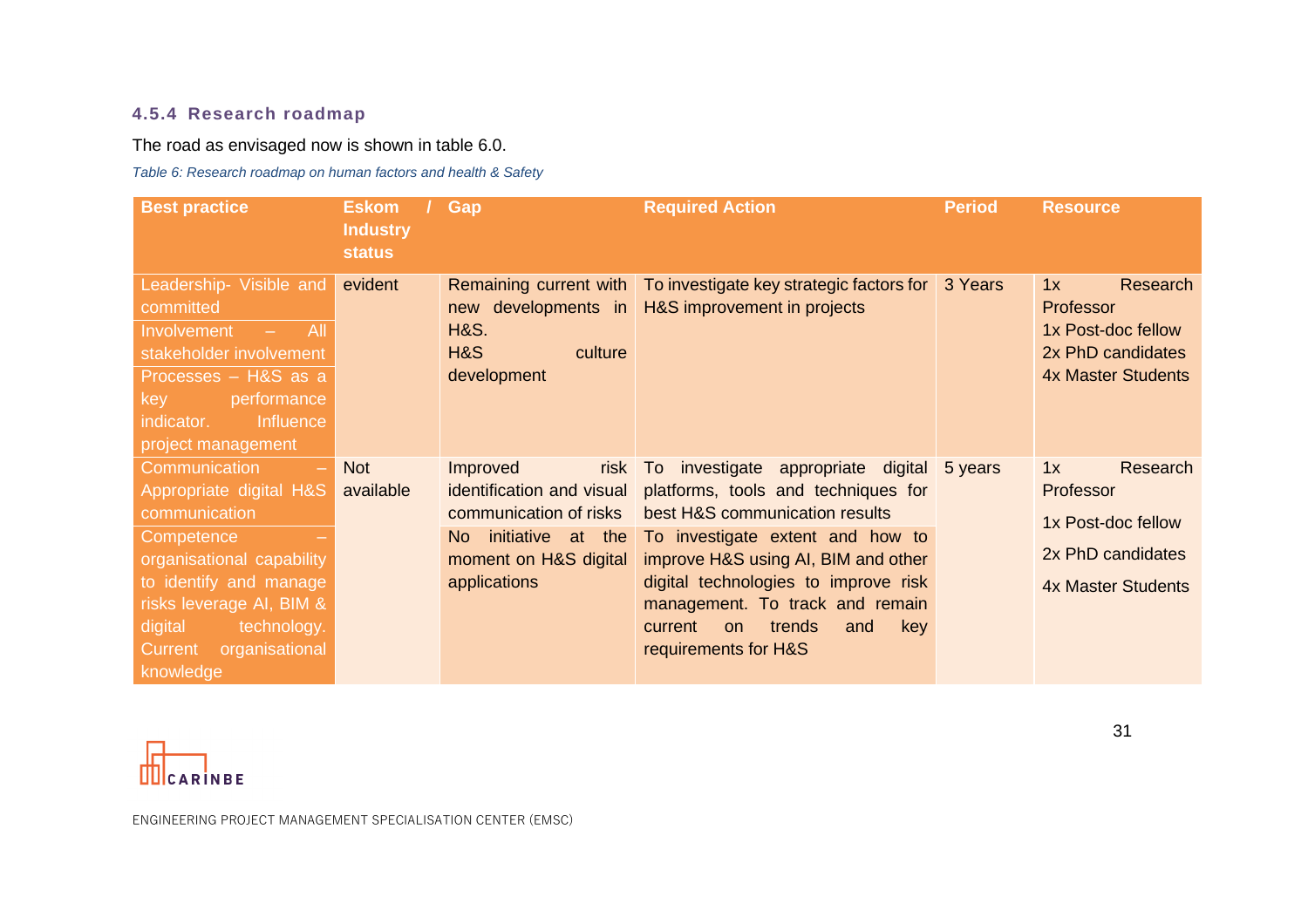## <span id="page-31-0"></span>**5 | EMSC CAPACITY**

# <span id="page-31-1"></span>**5.1| CENTRE FOR APPLIED RESEARCH AND INNOVATION IN THE BUILT ENVIRONMENT (CARINBE)**

- 5.1.2 CARINBE is a University of Johannesburg senate approved research centre, which draws its expertise from departments within the School of Civil Engineering in the Faculty of Engineering and the Built Environment. The departments in the faculty of engineering and the built environment that will participate in the research programmes and capacity development include:
	- a) Civil Engineering Technology;
	- b) Civil Engineering Science;
	- c) Construction Management and Quantity Surveying;
	- d) Operations management;
	- e) Post-graduate school of Engineering management;
	- f) Regional and urban development.

#### <span id="page-31-2"></span>**5 . 2 | E S T A B L I S H E D R E L A T I O N S H I P S W I T H O T H E R U N I V E R S I T I E S**

- 5.2.1 University of Johannesburg, has established and good working relationships with all the universities in Gauteng namely; University of Witwatersrand, University of Pretoria and Tshwane University of Technology.
- 5.2.2 A memorandum of understanding between the University of Johannesburg and Wits University is in place to collaborate on research and other initiatives. Relationships between staff members at various levels from these institutions are in place and collaborate on programmes such as the one proposed in this submission. Moreover, the proposed programme will accord the mentioned institutions to develop closer ties and collaborate more on research for the benefit of institutions such as Eskom and the wider society.

#### <span id="page-31-3"></span>**5.3| RELATIONSHIPS WITH GOVERNMENT DEPARTMENTS**

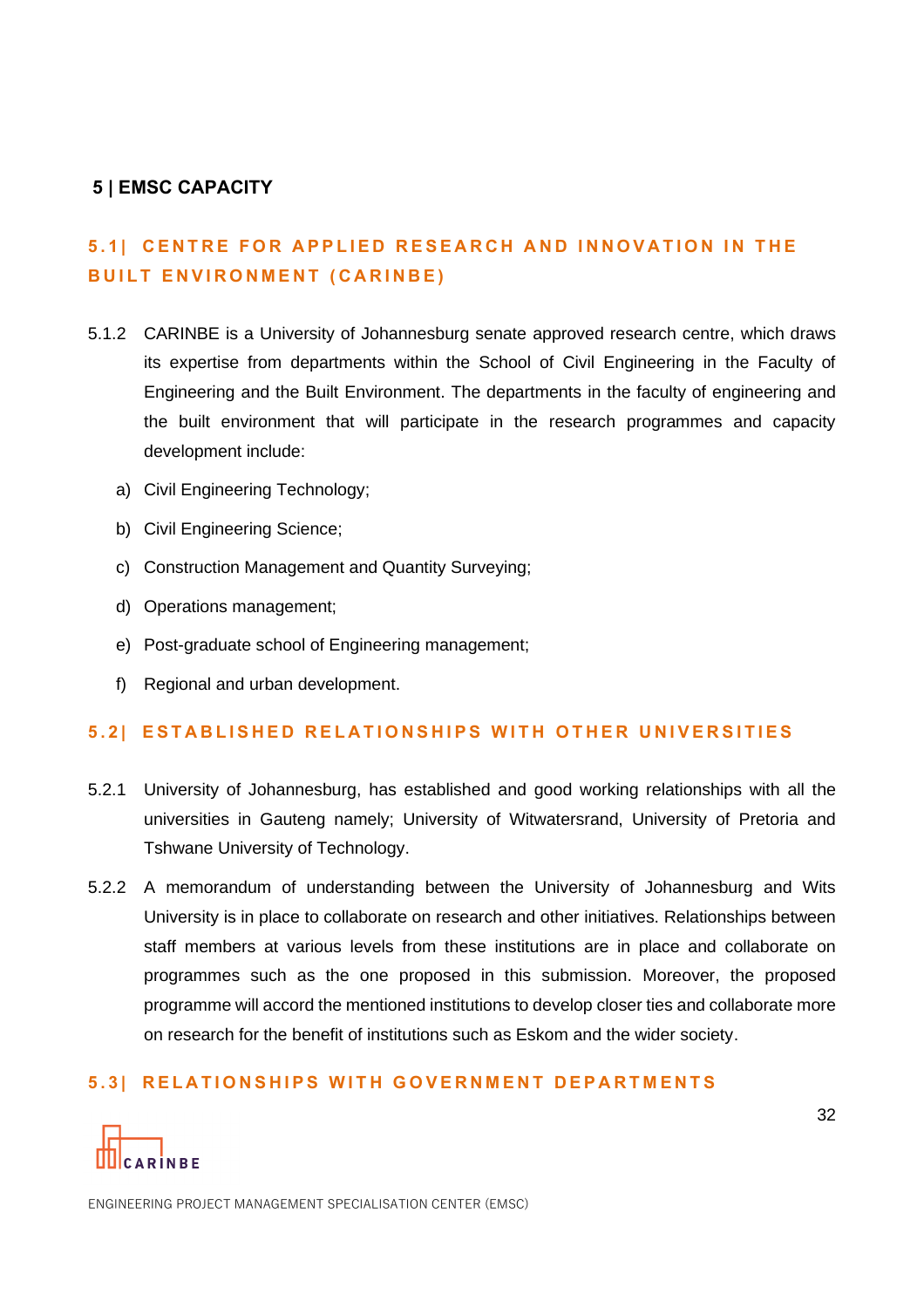- 5.3.1 The University of Johannesburg through CARINBE has signed a memorandum of agreement with the council for the built environment (CBE) to collaborate and undertake research on issues relating to the built environment. Through this agreement, UJ and CBE have undertaken research projects on Skills development for infrastructure development, transformation and strategic Infrastructure programme.
- 5.3.2 Another memorandum of agreement is with the Gauteng Province's department of infrastructure development (GPDID) to use innovative digital technology to monitor and control infrastructural projects. Drones and building information modelling have been used in order to improve project delivery efficiency and effectiveness in the use of constrained resources.
- 5.3.3 Other relationships exist with the Development Bank of Southern Africa (DBSA) on research to do with Building Information Modelling for which an MOA has been signed.
- 5.3.4 UJ has strong links with Government departments and is eager to add value to the services that the state provides to its people. Similarly, the University benefits from its interactions with industry and government departments.

#### <span id="page-32-0"></span>**5 . 4 | R E S O U R C E S A N D P E R S O N N E L**

- 5.4.1 The Centre has an established and operational office with the entire communication infrastructure in place. However, the centre will need the following resources to execute on the research agenda it has set for itself.
- 5.4.2 Staff
	- a) Principal Coordinator x 1 no.
	- b) Research Professors (part-time) (PhD) x 5no.
	- c) Research associates (Post Doctorate fellows) x 10no.
	- d) Postgraduate students (M&D) x 52no.
- 5.4.3 Office

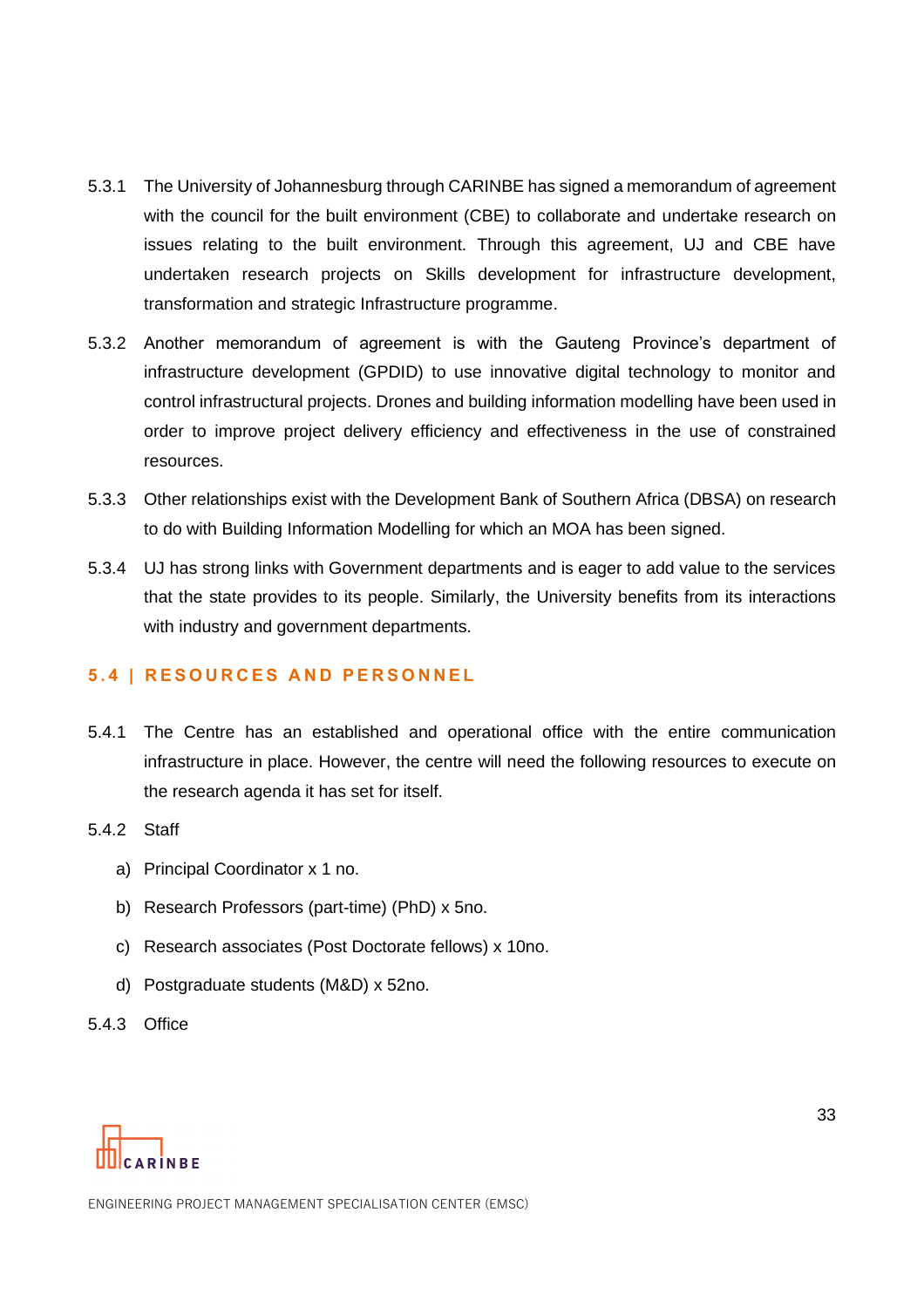- a) The Centre has an established and operational office with all the communication infrastructure in place. However, the allocated space will need slight improvement to accommodate the research agenda, as it is currently suitable for administration only.
- b) The office will need partitioning, furniture and branding to reflect Eskom and UJ's values.

#### 5.4.4 Small Equipment

- a) Laptop computers x 5No.
- b) Table and chairs x 5No.
- **c)** Desktop Data storage x3No.

## <span id="page-33-0"></span>**6| BUDGET**

- 6.1 A budget of ZAR 1 833 171,90 for the first year has been determined in order to establish the programme team and implement it.
- 6.2 A breakdown of the amount is provided below and a detailed estimate is attached. The University of Johannesburg rates have been used to estimate the cost of each resource.
- 6.3 The budget will cover running costs and equipment associated with the programme.

## <span id="page-33-1"></span>**7.0| CONCLUSION**

- 7.1 The Centre for Applied Research and Innovation in the Built Environment (CARINBE) as the Engineering project Management Specialisation Centre (EMSC) has outlined the research roadmap that it would like to implement for ESKOM's EPPEI programme. Five key research areas have been proposed in which training and postgraduate research will be undertaken. These key areas include:
	- a) Building Information Modelling, iTwin and digital applications in engineering and construction industry;
	- b) Integrated project delivery approach;
	- c) Managing projects, structures and systems;
	- d) Sustainability in project delivery; and

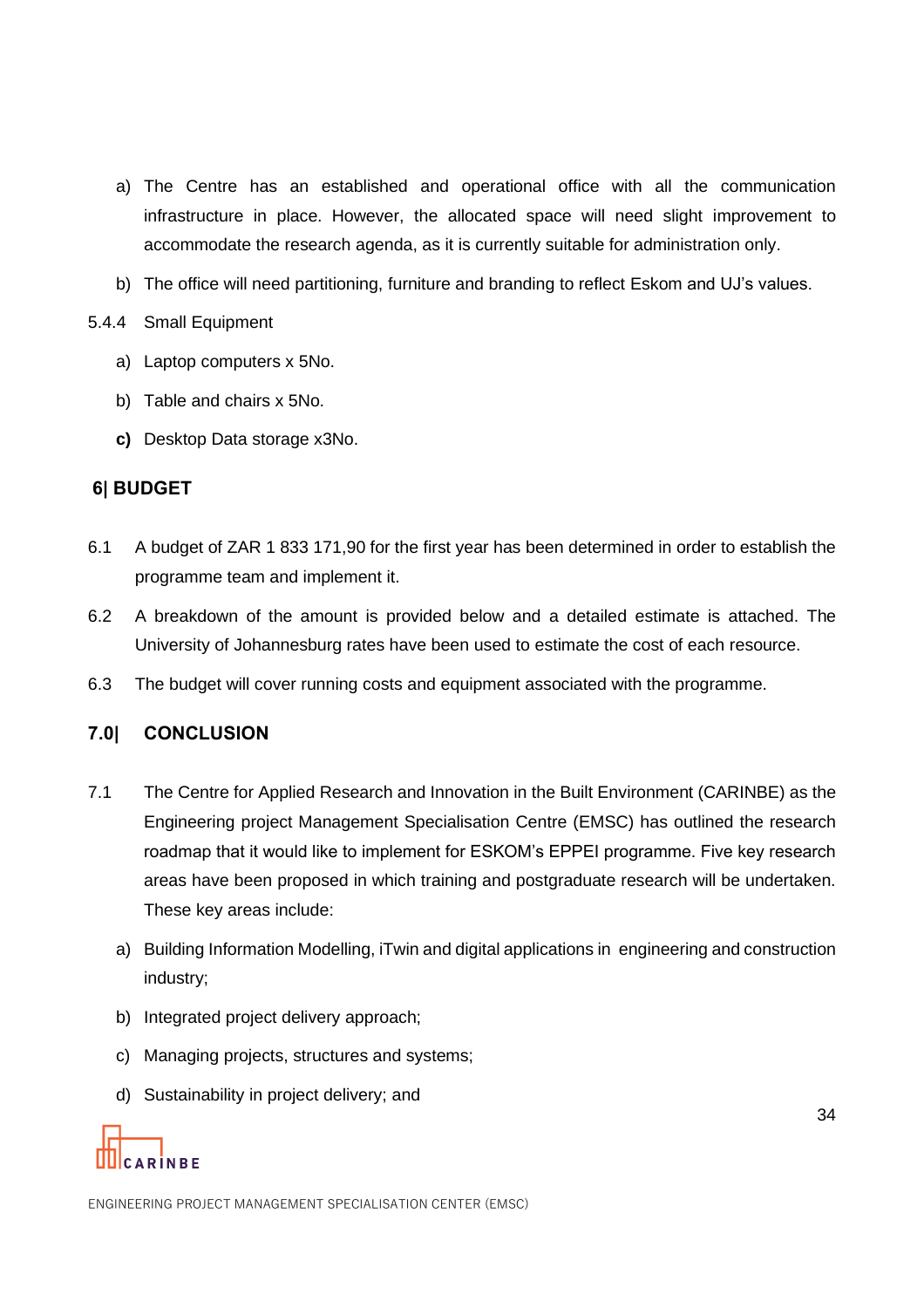- e) Human factors Health and safety management.
- 7.2 The research programme will run for a maximum period of five years.
- 7.3 The overall objective of the programme is to capacitate Eskom with advanced engineering and construction project management expertise. The research will benefit Eskom by leveraging the opportunities presented by the planned energy new build and refurbishment programme of aging facilities and therefore attain sustainability in current and future projects.
- 7.3 Specifically, the benefits of the programme include:
- 7.3.1 Credible research data becoming accessible to the academic researchers for the benefit of Eskom, the public and academia in general;
- 7.3.2 Development of a knowledgebase of lessons learned through scientific study of problems encountered in the execution of the projects;
- 7.3.3 Enhanced collaboration between Eskom and academia;
- 7.3.4 Established and trusted link for knowledge exchange and optimisation between Eskom and academia for the benefit of sustainable infrastructure development.
- 7.3.5 Eskom will continue to position itself as a leader in knowledge generation through research in the energy sector, professional skills development and contribute to the government's effort to address the problem of scarce skills in South Africa.
- 7.3.6 Increase in the number of capable construction project managers able of delivering complex projects within the set objects;
- 7.3.7 Improvement in the efficiency and delivery of energy infrastructure;
- 7.3.8 Developed future capacity to deliver complex projects without entirely relying on expatriate expertise;
- 7.4 The objectives of the research programme will be achieved through the following:
- 7.4.1 Capacitating the specialisation centre to organise, co-ordinate, monitor and control the research agenda and professionals' development program;

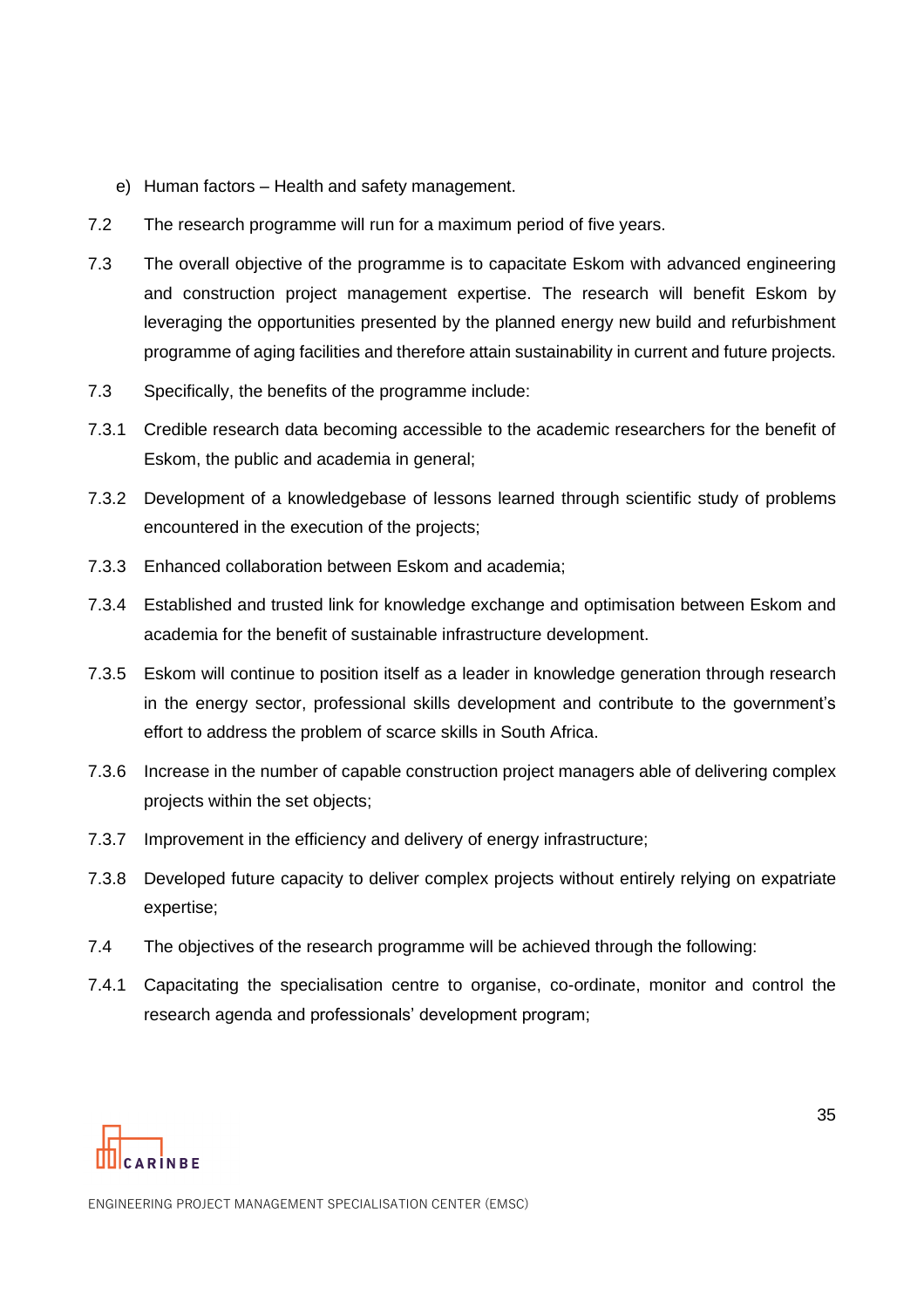- 7.4.2 Identifying suitable candidates from within Eskom and outside of Eskom to enrol in built environment postgraduate degree programmes at the University of Johannesburg and other identified universities;
- 7.4.3 Eskom providing part or full bursaries for the identified postgraduate students to enable them undertake research in the chosen area from the programme;
- 7.4.4 Conducting research and practical assignments on Eskom's unique infrastructure development programmes;
- 7.4.5 Eskom and the identified host university providing mentorship and supervision of the candidates' research projects where necessary;
- 7.4.6 CARINBE as the EPPEI EMSC, coordinating with other identified universities and ESKOM to ensure a proper management of the research programme outlined in the roadmap.

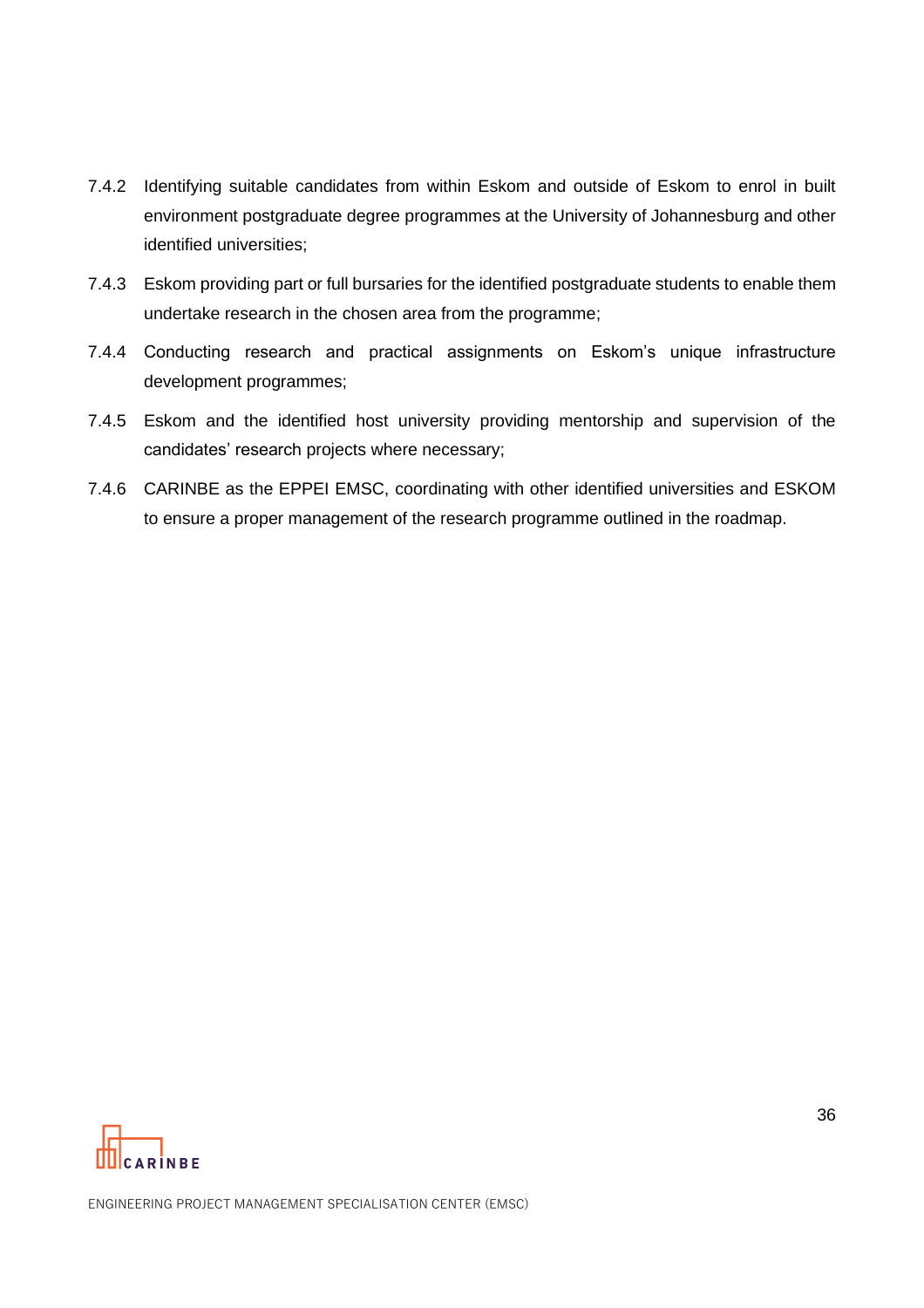# <span id="page-36-0"></span>**A N N E X U R E 1 | B U D G E T**

# <span id="page-36-1"></span>*Table 7: Budget*

| ID    | <b>DESCRIPTION</b>                                                        | 2.020        | 2.021                    | 2.022                    | 2023                     | 2024         |
|-------|---------------------------------------------------------------------------|--------------|--------------------------|--------------------------|--------------------------|--------------|
| 1.0   | <b>OPERATIONAL STAFF</b>                                                  |              |                          |                          |                          |              |
|       | Programme coordinator x 1 no. @ R56, 622.85 per month (100%               |              |                          |                          |                          |              |
| 1.1   | contribution)                                                             | 679,474.20   | 733,832.14               | 792,538.71               | 855,941.80               | 924,417.15   |
|       | Administration assistant x 1no. @ R16,292.45 per month (50%)              |              |                          |                          |                          |              |
| 1.2   | contribution) for 6months in 2017 to administrate & coordinate activities | 97,754.70    | 105,575.08               | 114,021.08               | 123,142.77               | 132,994.19   |
|       | Subvention allowance for UJ researchers and facilitators x 4No. @         |              |                          |                          |                          |              |
|       | R15,000,00 for maximum of four months per year                            | 240,000.00   | 259,200.00               | 279,936.00               | 302,330.88               | 326,517.35   |
|       | Teaching buy-out x 4no. @ R11,100,00 per reliever for maximum of three    |              |                          |                          |                          |              |
| 1.3   | months per year                                                           | 133,400.00   | 144,072.00               | 155,597.76               | 168,045.58               | 181,489.23   |
|       | Sub-total                                                                 | 1,150,628.90 | 1,242,679.21             | 1,342,093.55             | 1,449,461.03             | 1,565,417.92 |
| 2.0   | <b>SMALL EQUIPMENT</b>                                                    |              |                          |                          |                          |              |
| 2.1   | Laptop computers x 5No.@ R12,000.00                                       | 60,000.00    | ÷.                       | ÷.                       | ÷                        | 66,000.00    |
| 2.2   | Table and chairs x5No @ R7,000.00                                         | 35,000.00    | ×.                       | ÷                        | ÷                        | 38,500.00    |
| 2.3   | Desktop Data storage x1No. @ R5000.00                                     | 2,500.00     |                          | ÷,                       |                          | 2,750.00     |
|       | Sub-total                                                                 | 97,500.00    | $\sim$                   | ÷.                       |                          | 107,250.00   |
| 3.0   | <b>CONSUMABLES</b>                                                        |              |                          |                          |                          |              |
| 3.1   | Stationery @ R5,000.00 per year                                           | 5,000.00     | 5,400.00                 | 5,832.00                 | 6,298.56                 | 6,802.44     |
| 3.2   | Miscellaneous office tools @ R1,000.00 per year                           | 1,000.00     | 1,080.00                 | 1,166.40                 | 1,259.71                 | 1,360.49     |
| 3.3   | Printing @ R3,000.00 per year                                             | 3,000.00     | 3,240.00                 | 3,499.20                 | 3,779.14                 | 4,081.47     |
|       | Sub-total                                                                 | 9,000.00     | 9,720.00                 | 10,497.60                | 11,337.41                | 12,244.40    |
| 4.0   | <b>TRAINING</b>                                                           |              |                          |                          |                          |              |
| 4.1   | Programme design workshop                                                 |              |                          |                          |                          |              |
| 4.1.1 | Eskom in-put (workshop)                                                   | 3.500.00     |                          | L.                       | ÷                        |              |
|       | Development and preparation of PSDP protocols @118.75/hr for 8 hrs for    |              |                          |                          |                          |              |
| 4.1.2 | 30 days by material developer                                             | 28,500.00    | $\overline{\phantom{a}}$ | $\overline{\phantom{a}}$ | $\overline{\phantom{a}}$ |              |
| 4.2   | Administration Infrastructure                                             |              |                          |                          |                          |              |
| 4.2.1 | Operating space                                                           | 150,751.00   | ×.                       | ÷                        | $\sim$                   |              |
| 4.2   | <b>Professional Development Courses</b>                                   |              |                          |                          |                          |              |
|       | Research methodology and Professional Development Courses @               |              |                          |                          |                          |              |
|       | R53,500.00 (Presenter & materials) per two day event for 4 events in a    |              |                          |                          |                          |              |
| 4.2.1 | year held at UJ                                                           | 214,000.00   | 235,400.00               | 258,940.00               | 284,834.00               | 313,317.40   |
|       | Sub-total                                                                 | 396,751.00   | 235,400.00               | 258,940.00               | 284,834.00               | 313,317.40   |
| 5.0   | <b>RESEARCH</b>                                                           |              |                          |                          |                          |              |
| 5.1   | five programes as per roadmap                                             |              |                          |                          |                          |              |
| 5.1.1 | <b>Bursaries</b>                                                          | 90.000.00    | 99,000.00                | 108,900.00               | 119,790.00               | 131,769.00   |
| 5.1.2 | Research equipment                                                        | 270,000.00   | 297,000.00               | 326,700.00               | 359,370.00               | 395,307.00   |
|       | Sub-total                                                                 | 360,000.00   | 396,000.00               | 435,600.00               | 479,160.00               | 527,076.00   |
|       |                                                                           |              |                          |                          |                          |              |
| Total |                                                                           | 2,013,879.90 | 1,883,799.21             | 2,047,131.15             | 2,224,792.44             | 2,525,305.72 |